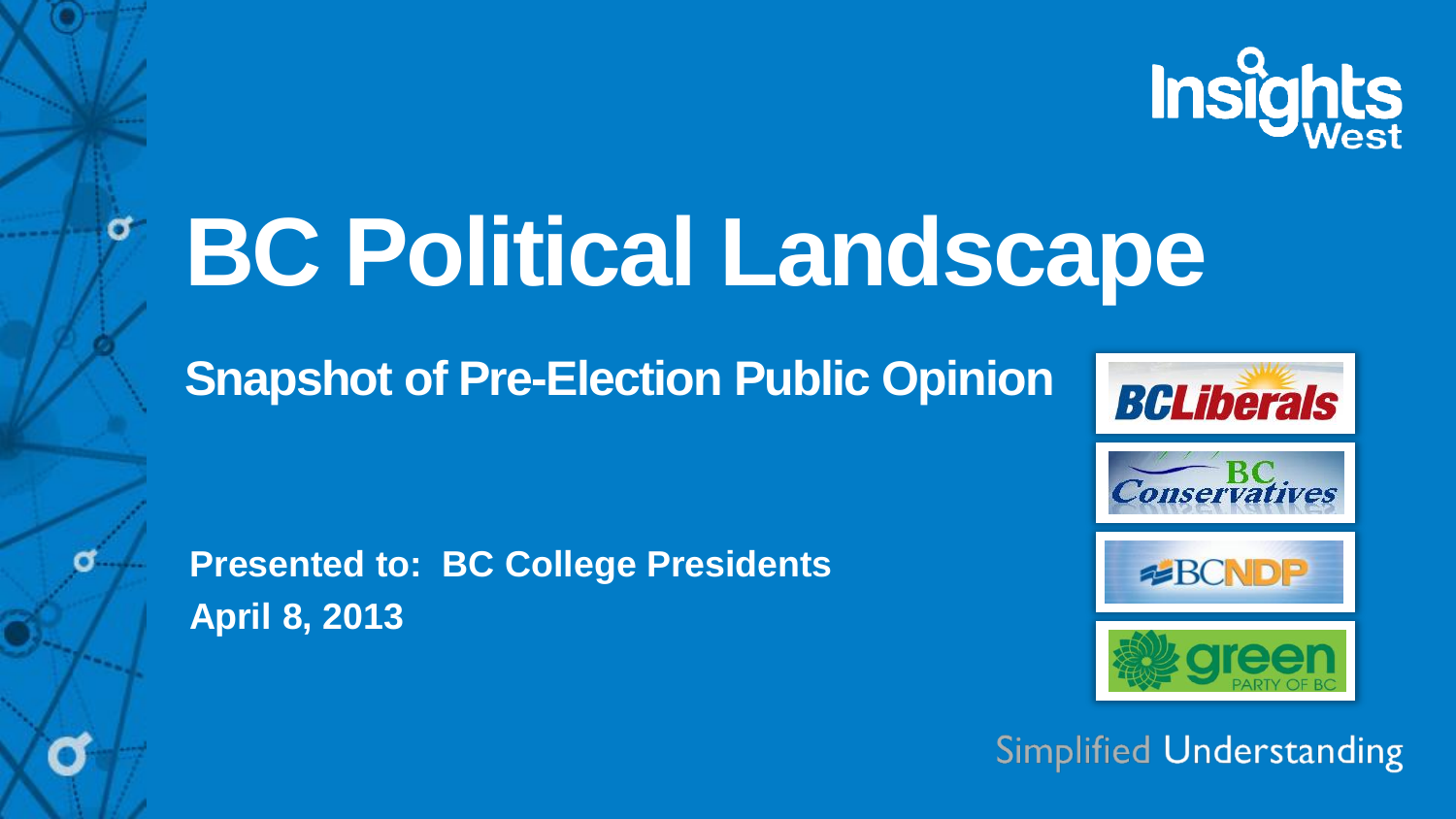# Insights

- Full-Service Market Research Firm West Coast Focus with Vancouver
- and Calgary Offices
- First Year Anniversary Last Month
- Online Panel of 10,000 Members
- 10 Employees
- Expertise in Public Affairs, Retail, Travel, Technology, Finance, Energy Education Sector expertise

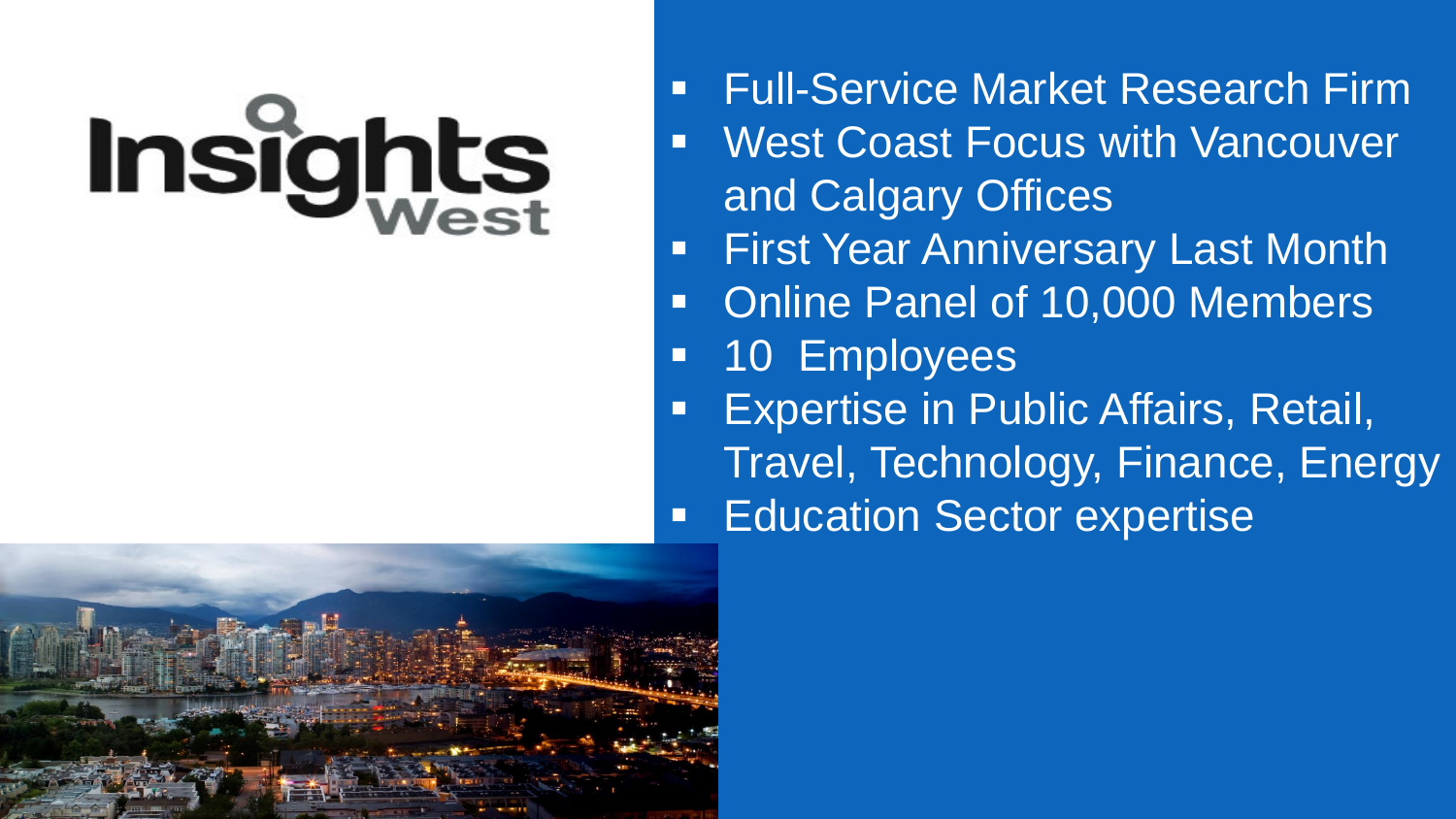### **April Fools' Day Poll: Popular Conspiracy Theories**



*Q. How much do you, personally, believe or disbelieve each of the following conspiracy theories that some people believe?*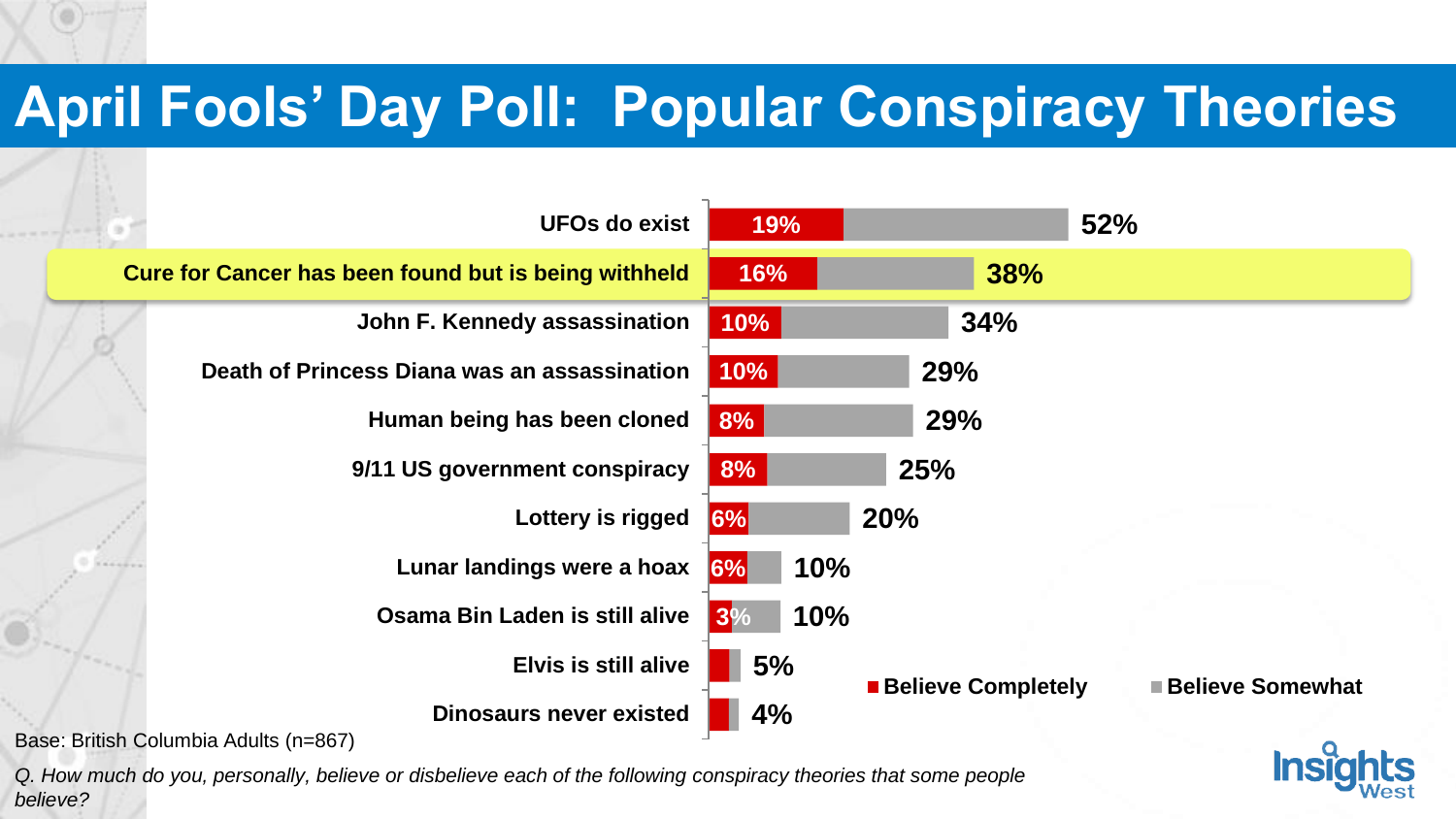# **Poll on BC Politics**

- **Online Survey of 855 British Columbians**
- *Your Insights* **Panel**
- **March 26 – 31, 2013**
- **Margin of Error: + 3.4, 19 times out of 20**
- **Weighted by age, gender, region**

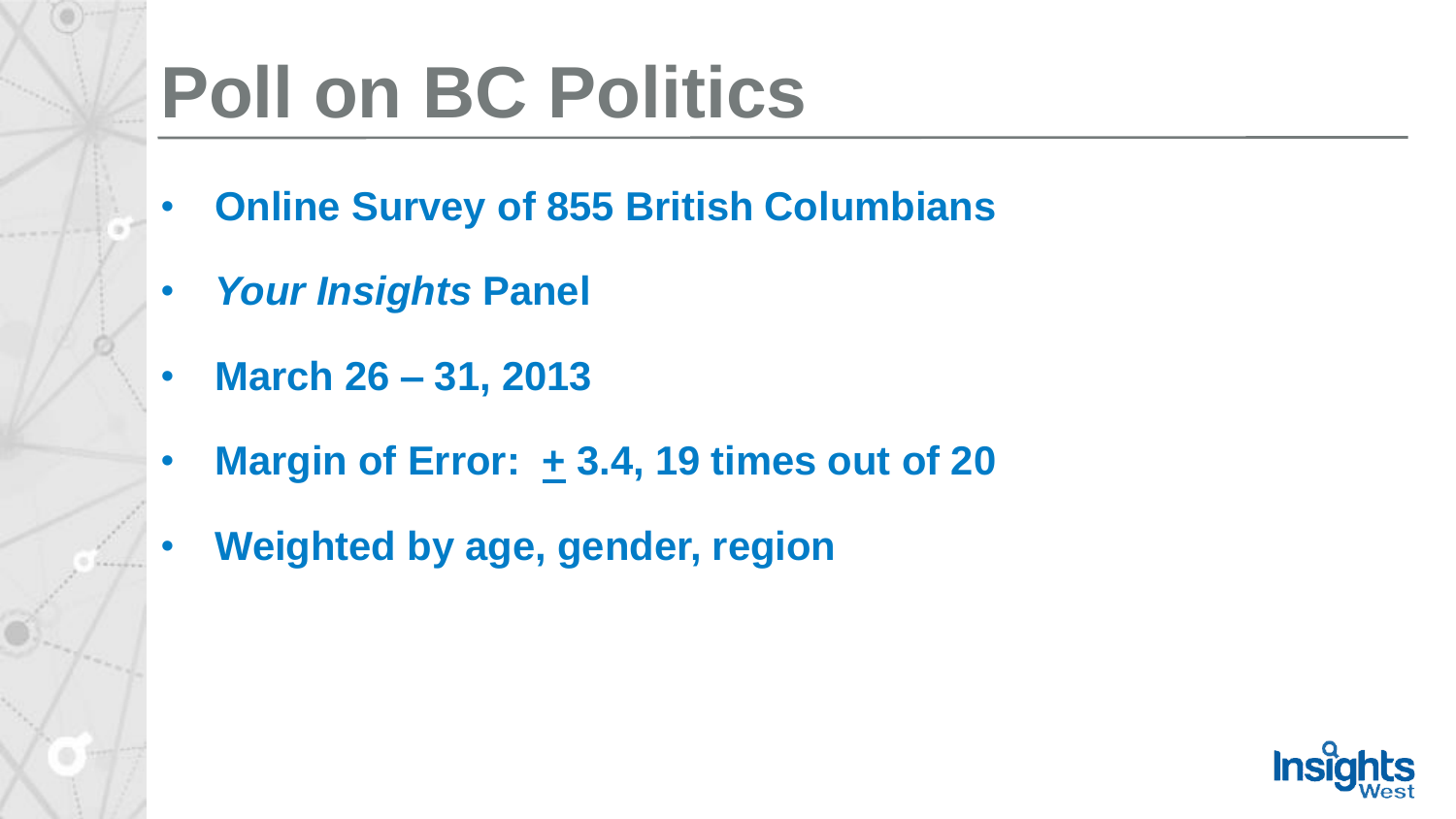

# **BC Political Landscape**

**Snapshot of Pre-Election Public Opinion**

**April 2013**

σ







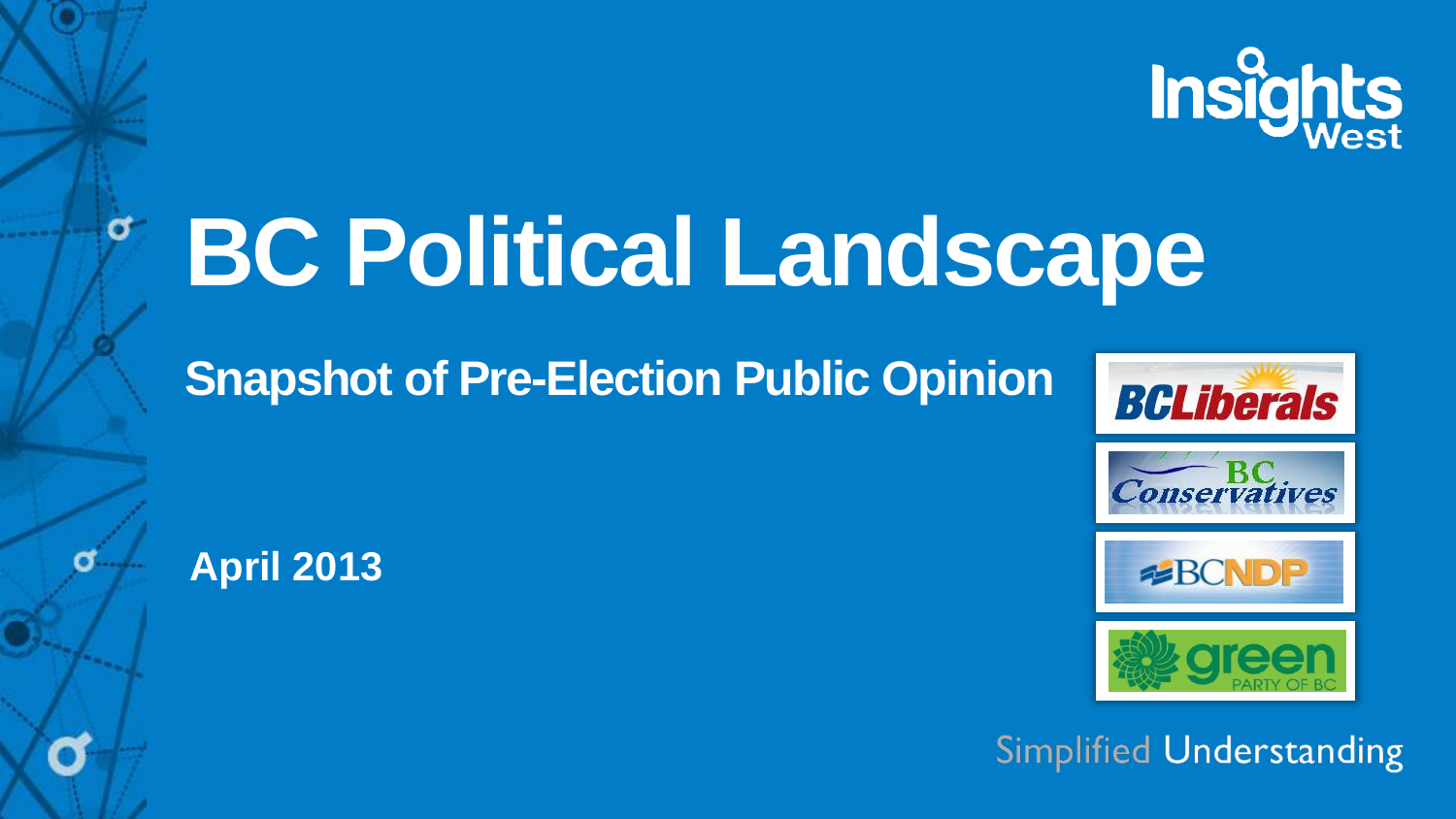## **Agenda**

- **BC Political Context**
- **Current Horse Race**
- **Views of Party Leaders**
- **Impact of Ethnic Outreach Scandal on Liberal Party Fortunes**
- **Expectations of NDP in Government**
- **Most Important Post-Secondary Education Issues in BC**
- **Final Comments**

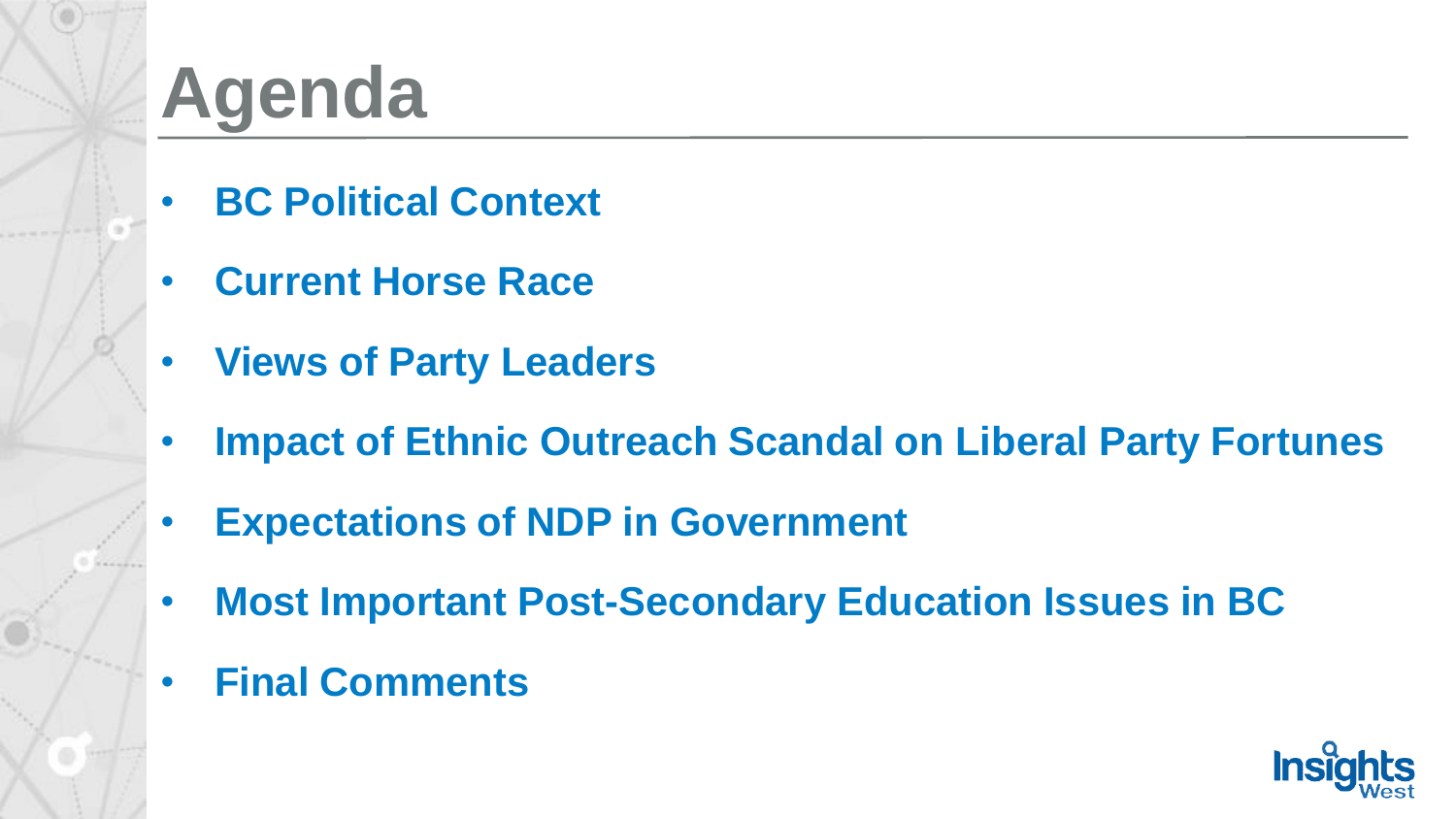

# **BC Political Context**

**A Quick Look Back**



 $\sigma$ 

σ

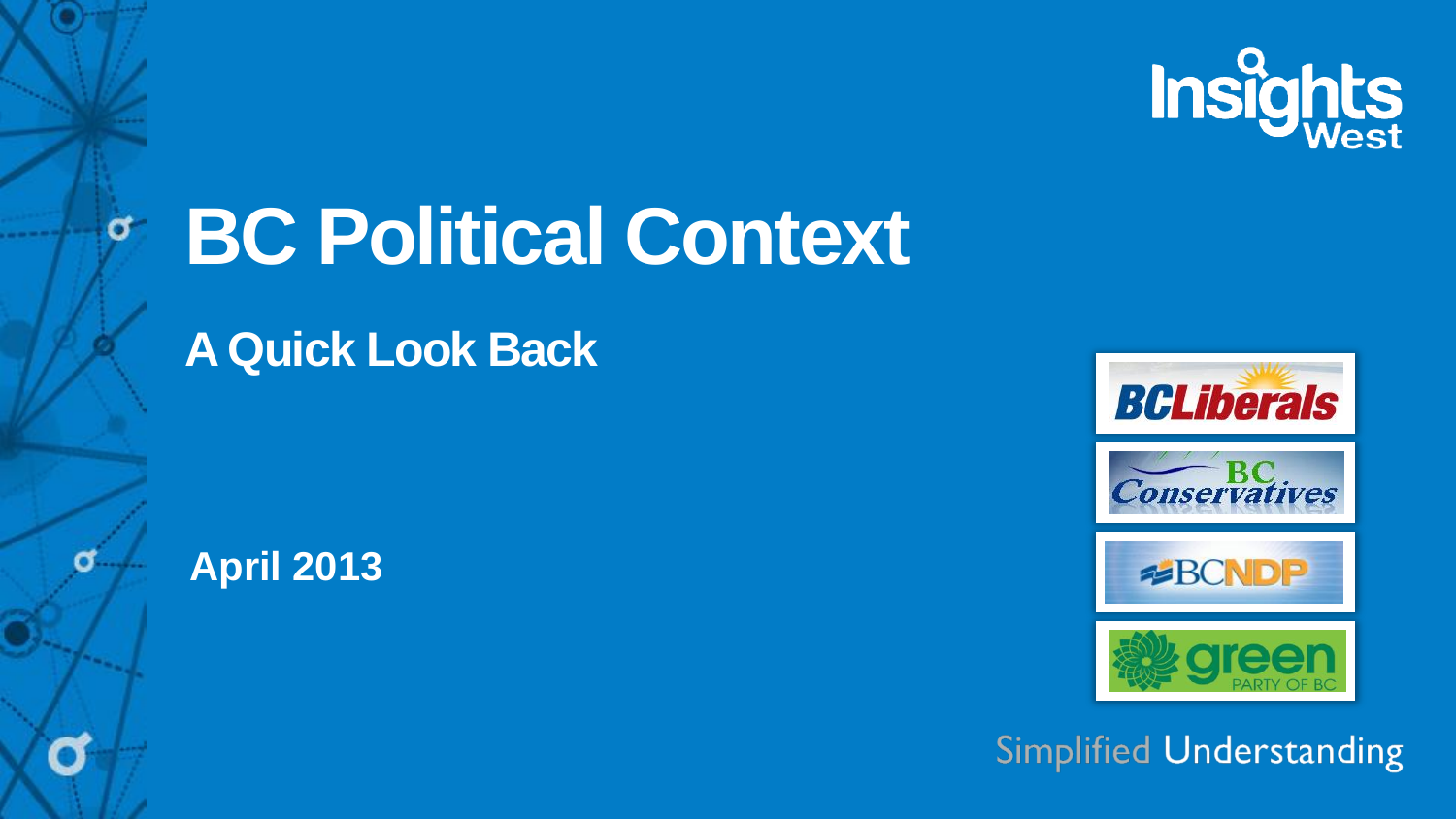#### **Liberals Behind Since Early in Clark Leadership**



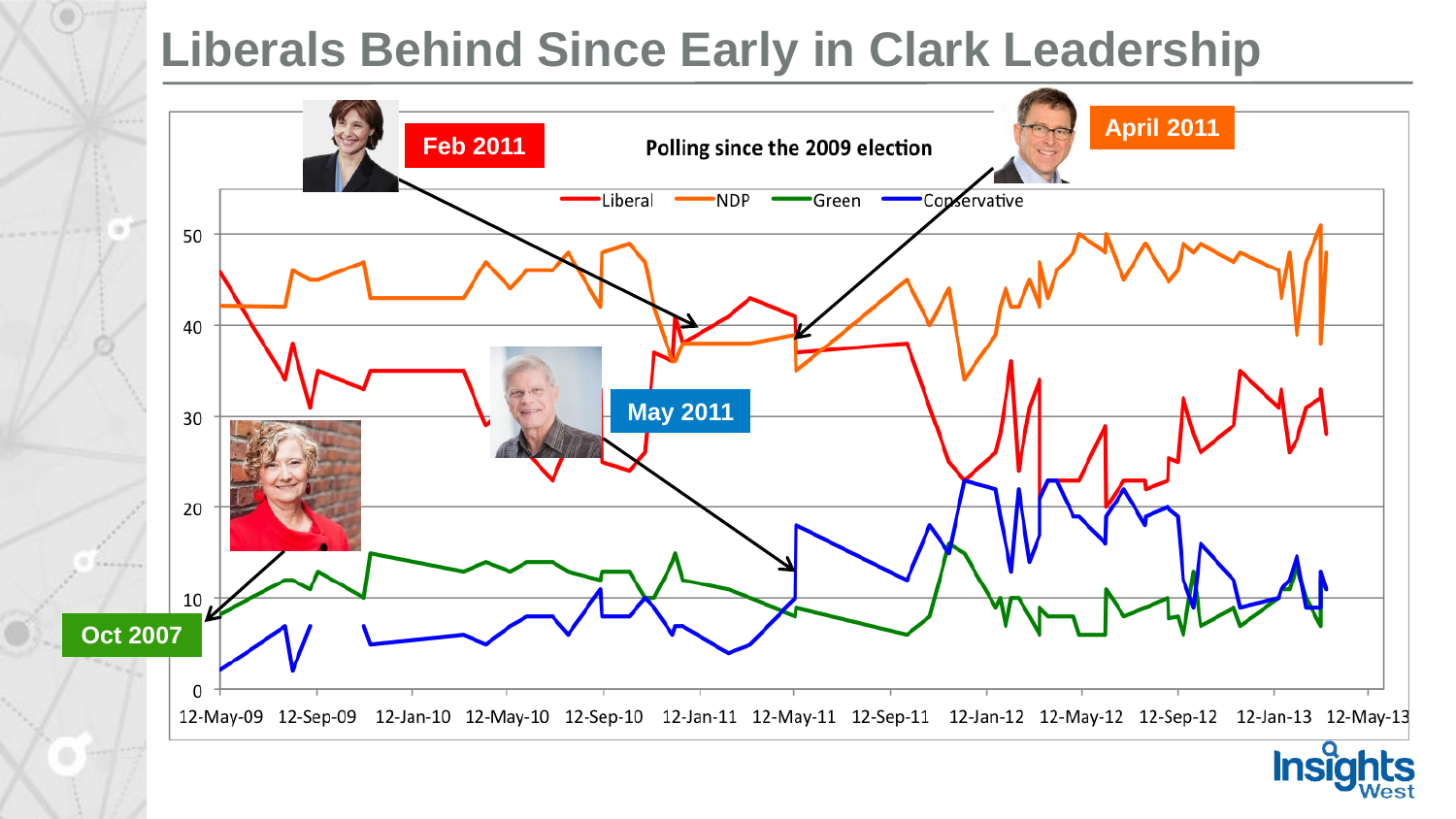#### **Troubled Liberal Past**

- **HST Referendum Loss (June 2011)**
- **Flurry of BC Liberal Policy Initiatives, But Nothing Sticks**
	- **Families First, Jobs, 5 Conditions for Enbridge Pipeline, LNG, etc.**
- **Constant resignations in Liberal Party office**
- **Many Prominent Liberals Not Running Again**
- **Ethnic Outreach Scandal**

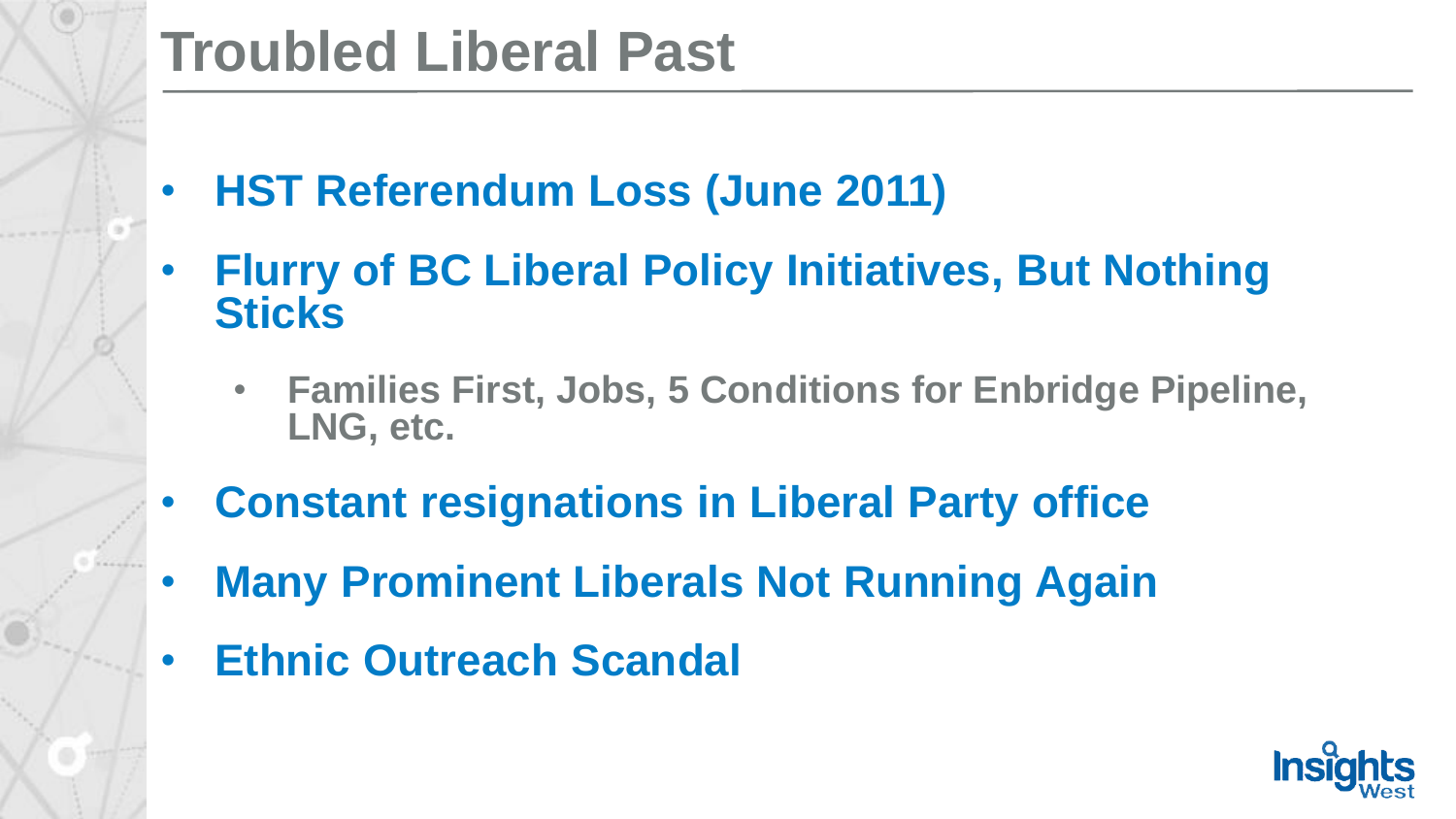

## **The Horse Race**



 $\sigma$ 

đ

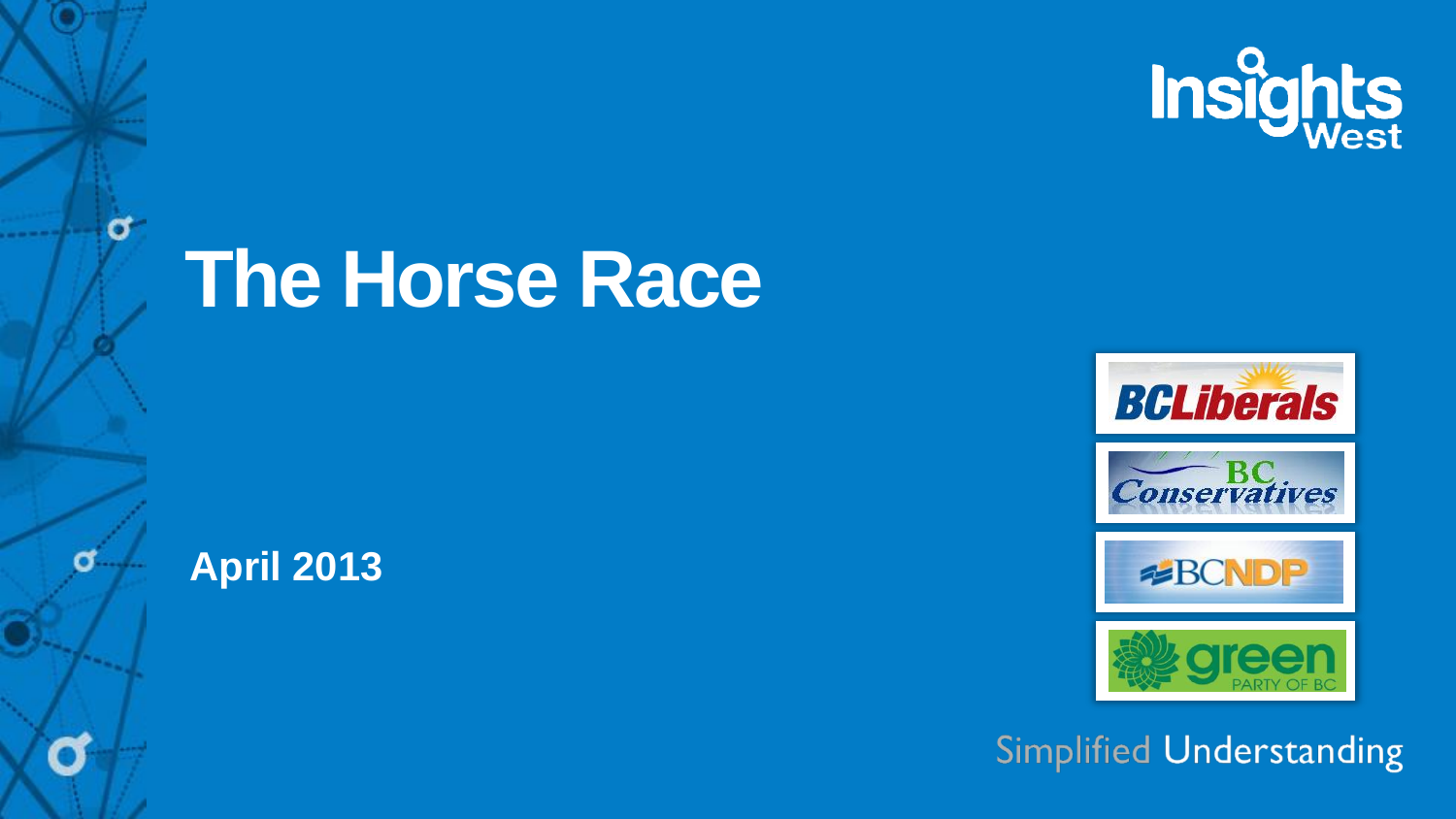#### **NDP Holds Commanding Lead, BUT Sizeable Number of "Undecided" Voters**



Base Size: Total (n=855)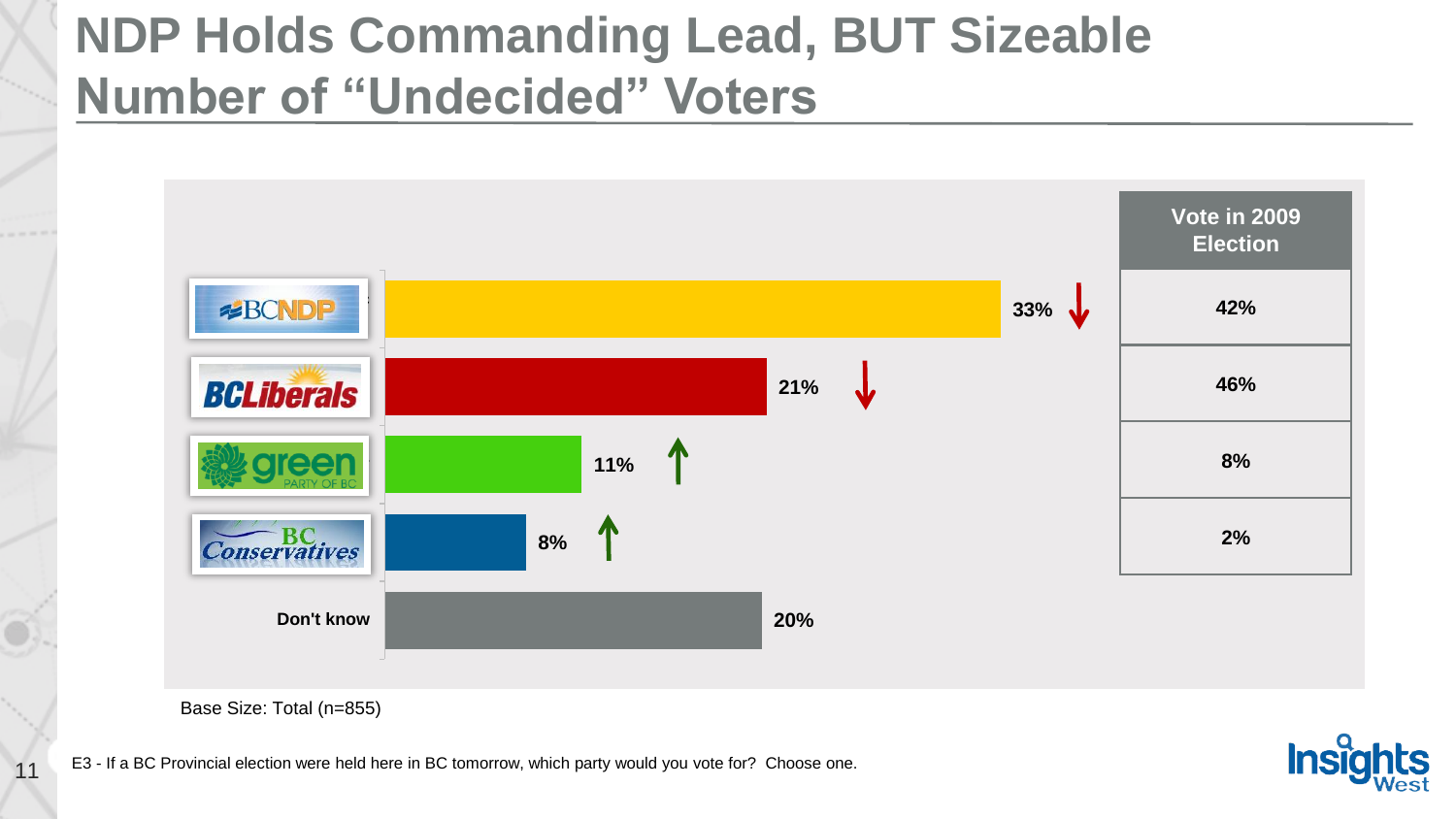## **NDP Well Out in Front Among Decided Voters**

#### **NOTE: (NDP + Greens) > (Liberals + Conservatives)**



Base Size: Decided Voters (n=627)

E3 - (BASE: Decided Voters )- If a BC Provincial election were held here in BC tomorrow, which party would you vote for? Choose one.



12

.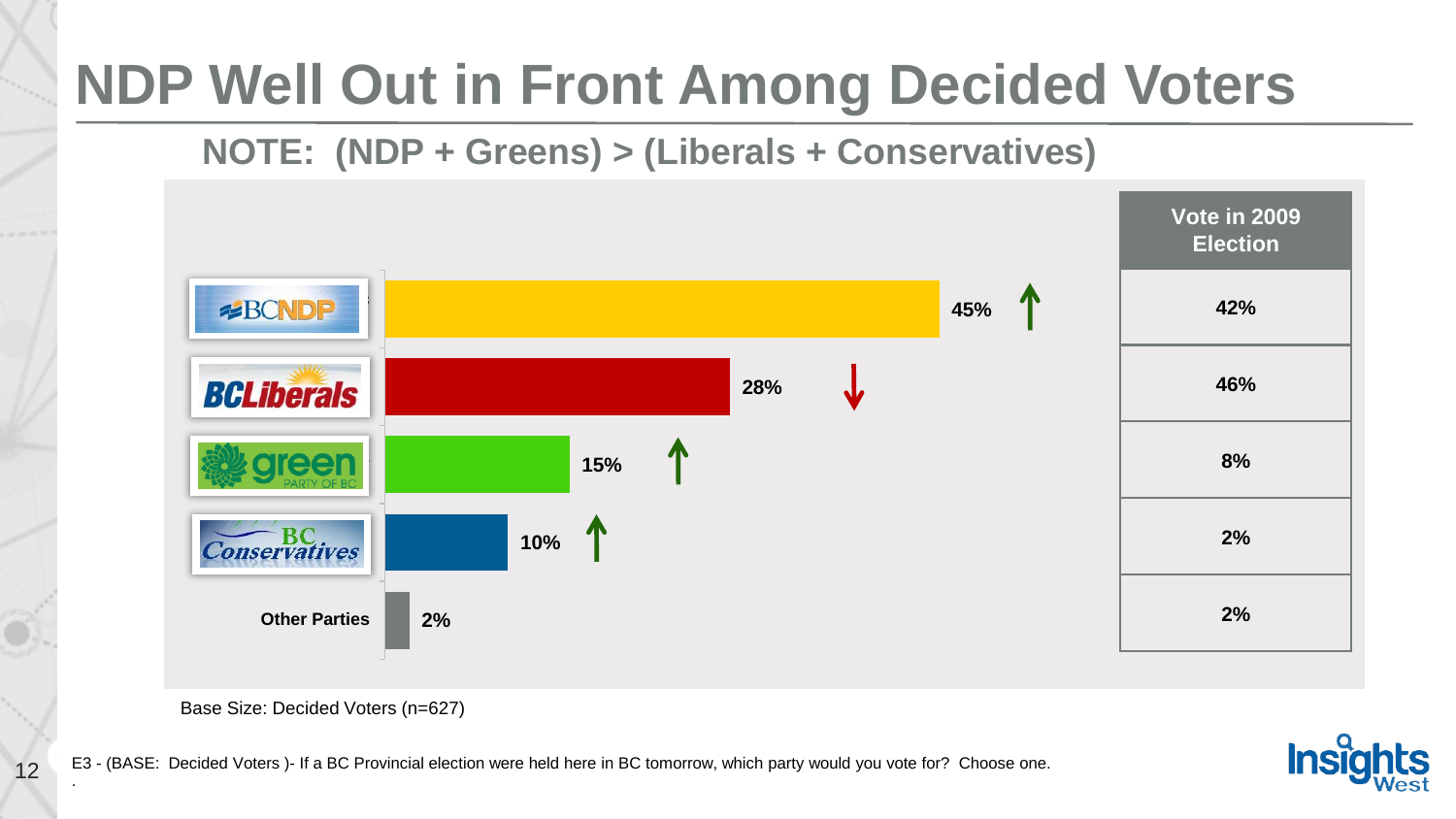## **Liberals Capture Most "Leaners", So Party Has Potential to Grow its Support**



Base Size: Undecided Voters (n=174)

13 E4 - Even though you are not sure/undecided, which party do you lean towards? Choose one.

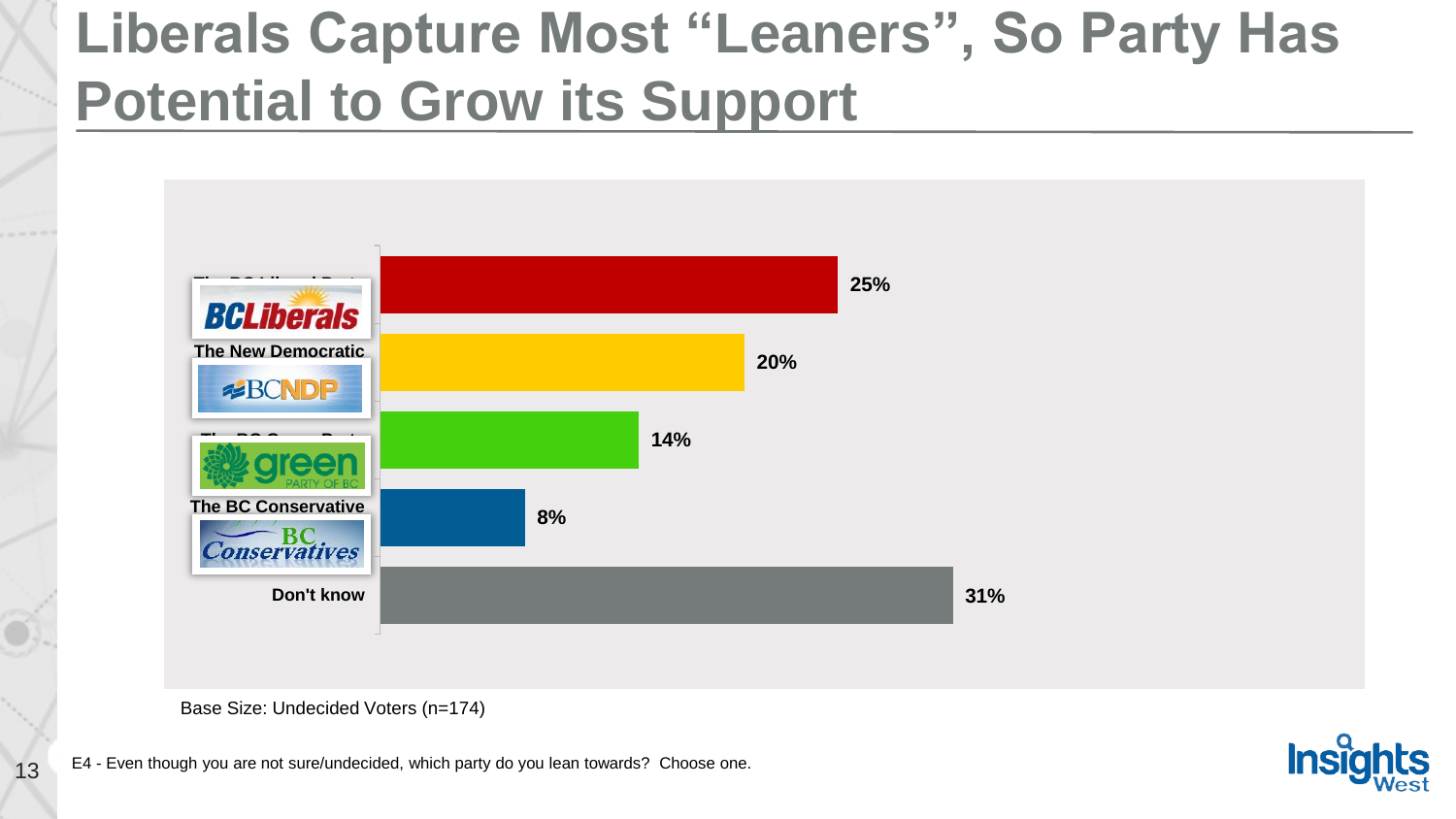#### **"Leaners" and "Decided" Shrinks NDP Lead; Gives Liberals Ray of Hope in Coming Campaign???**

**NOTE: (NDP + Greens) > (Liberals + Conservatives)**



Base Size: Decided Voters (n=627)

E3 - (BASE: Decided Voters )- If a BC Provincial election were held here in BC tomorrow, which party would you vote for? Choose one.



14

.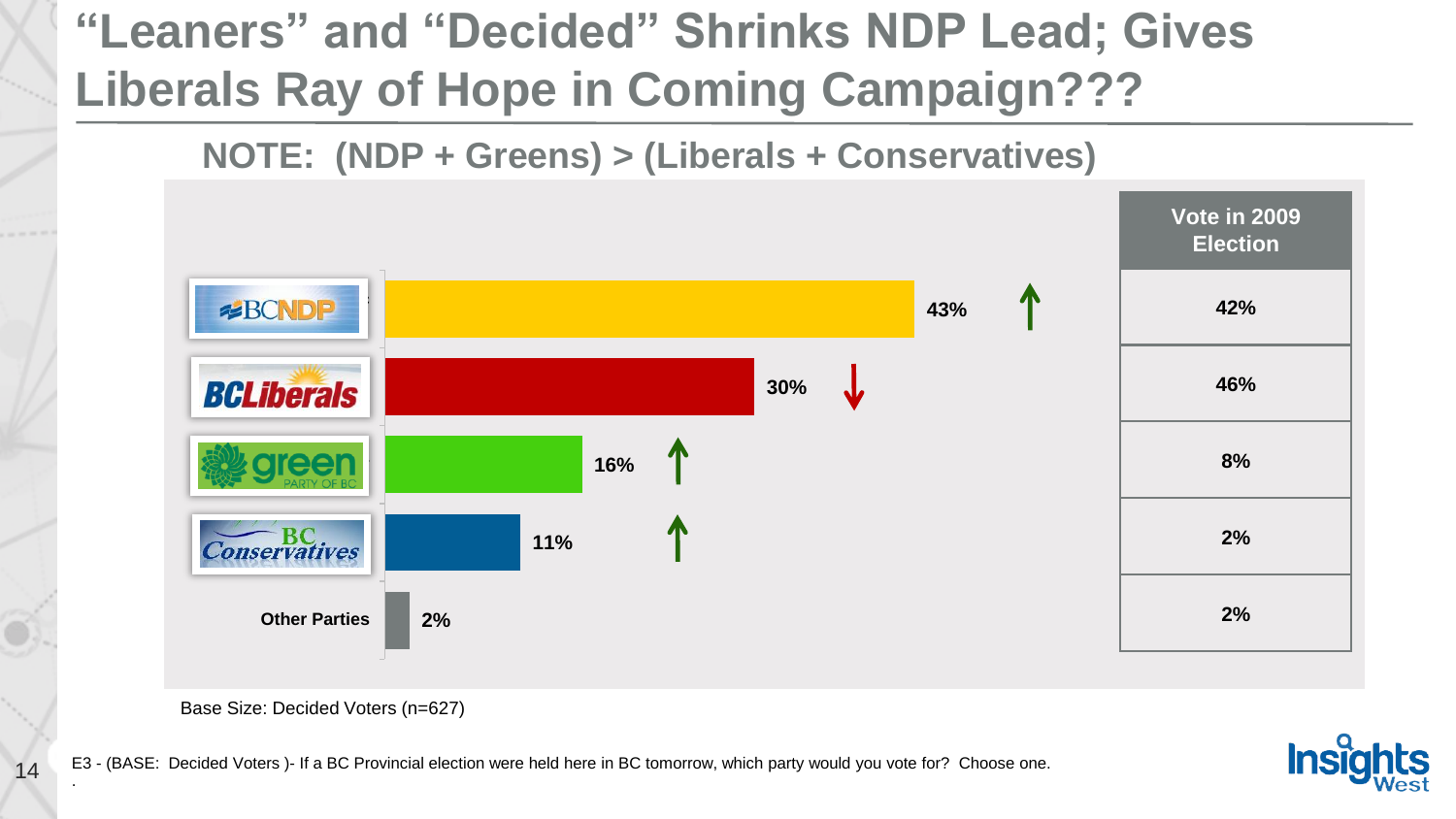#### **NDP Holds Comfortable Lead Across BC; Liberals Competitive Outside Lower Mainland/Island**





Base Size: Decided Voters (n=627)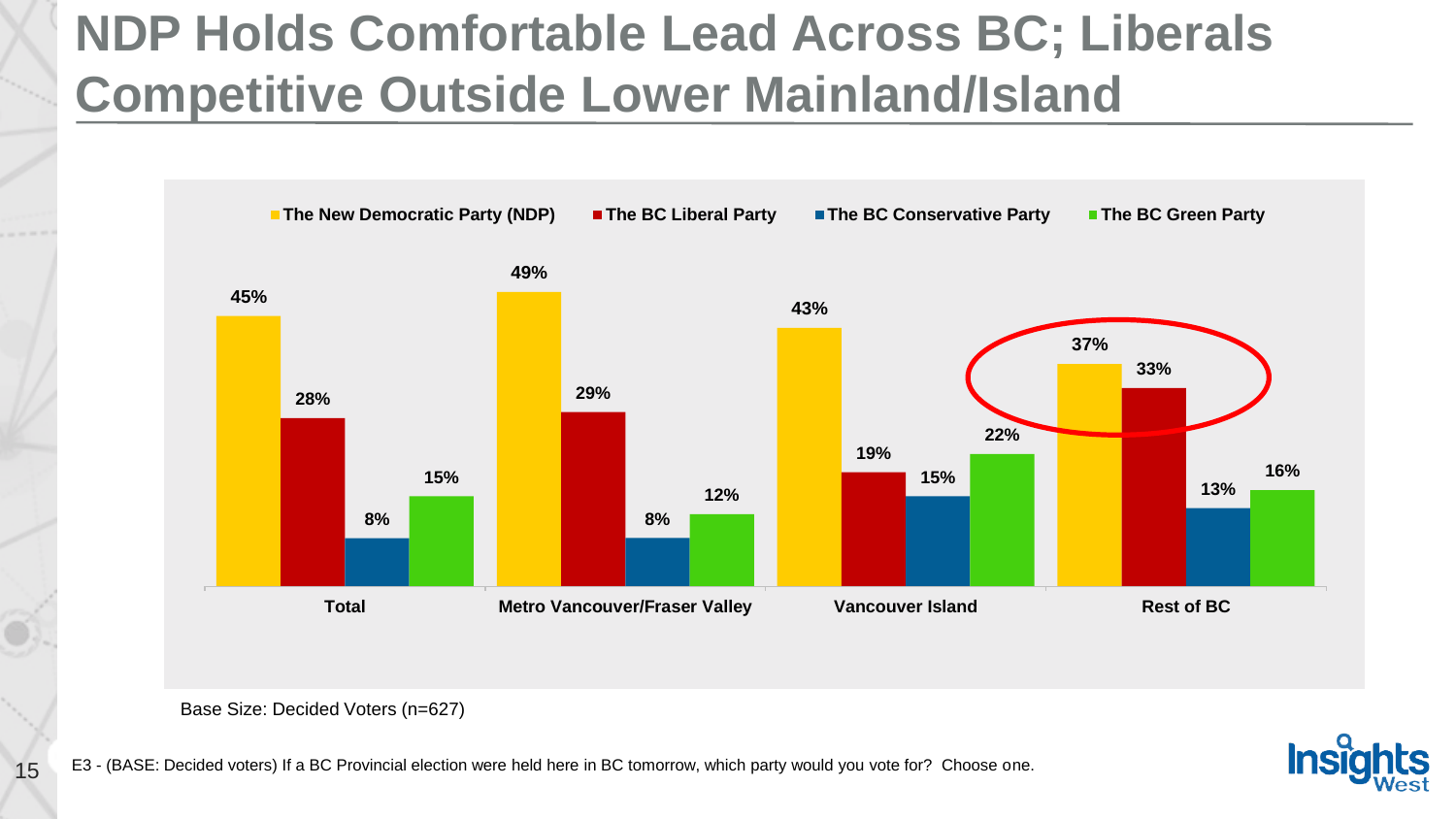#### **NDP Wins Hearts of BC Men and Women; Slight Gender Gap for Both Major Parties**



Base Size: Decided Voters (n=627)

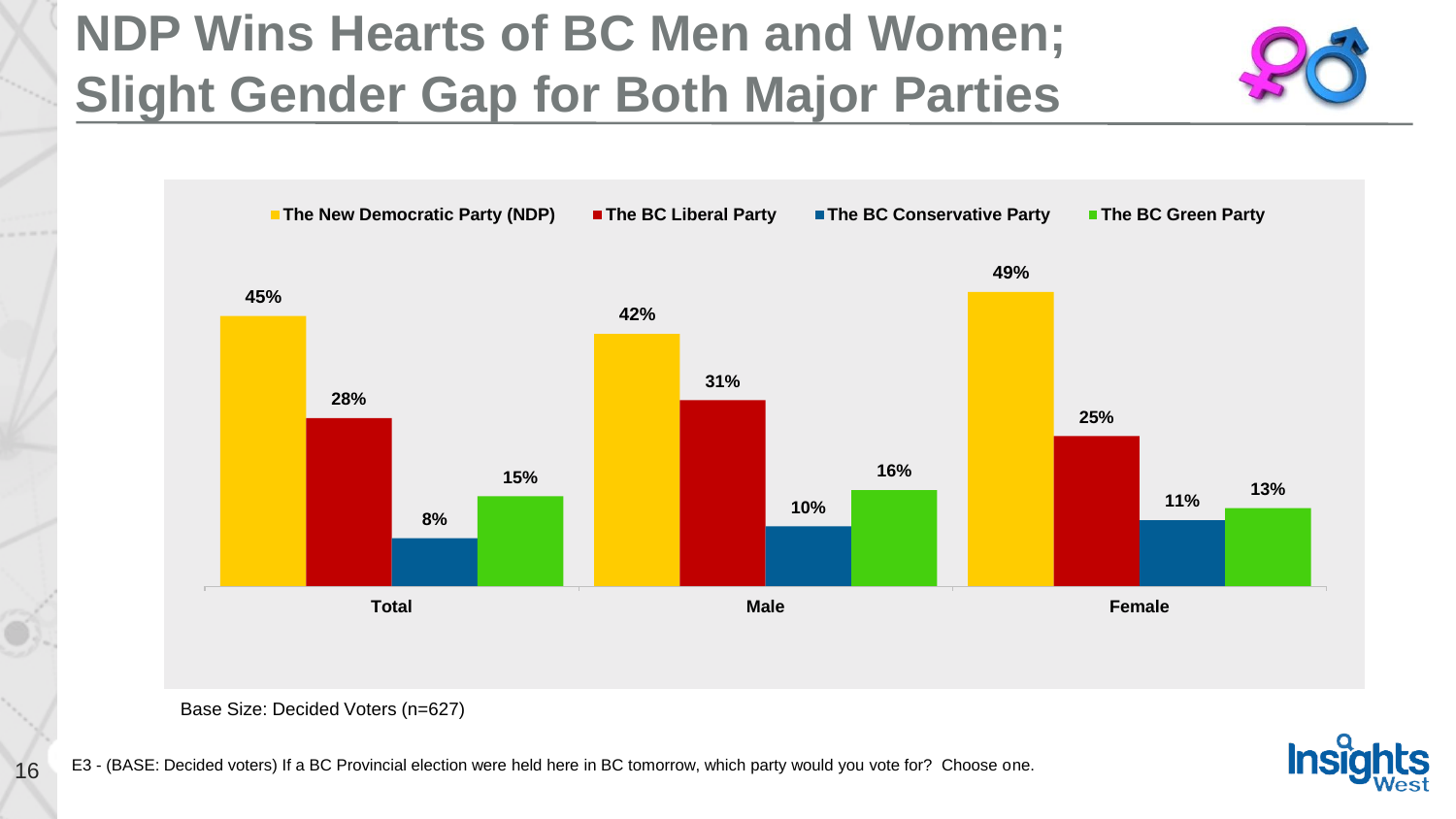#### **NDP Appeals to British Columbians of All Ages; Particularly Strong Among Youth**



Base Size: Decided Voters (n=627)

17

E3 - (BASE: Decided voters) If a BC Provincial election were held here in BC tomorrow, which party would you vote for? Choose one.

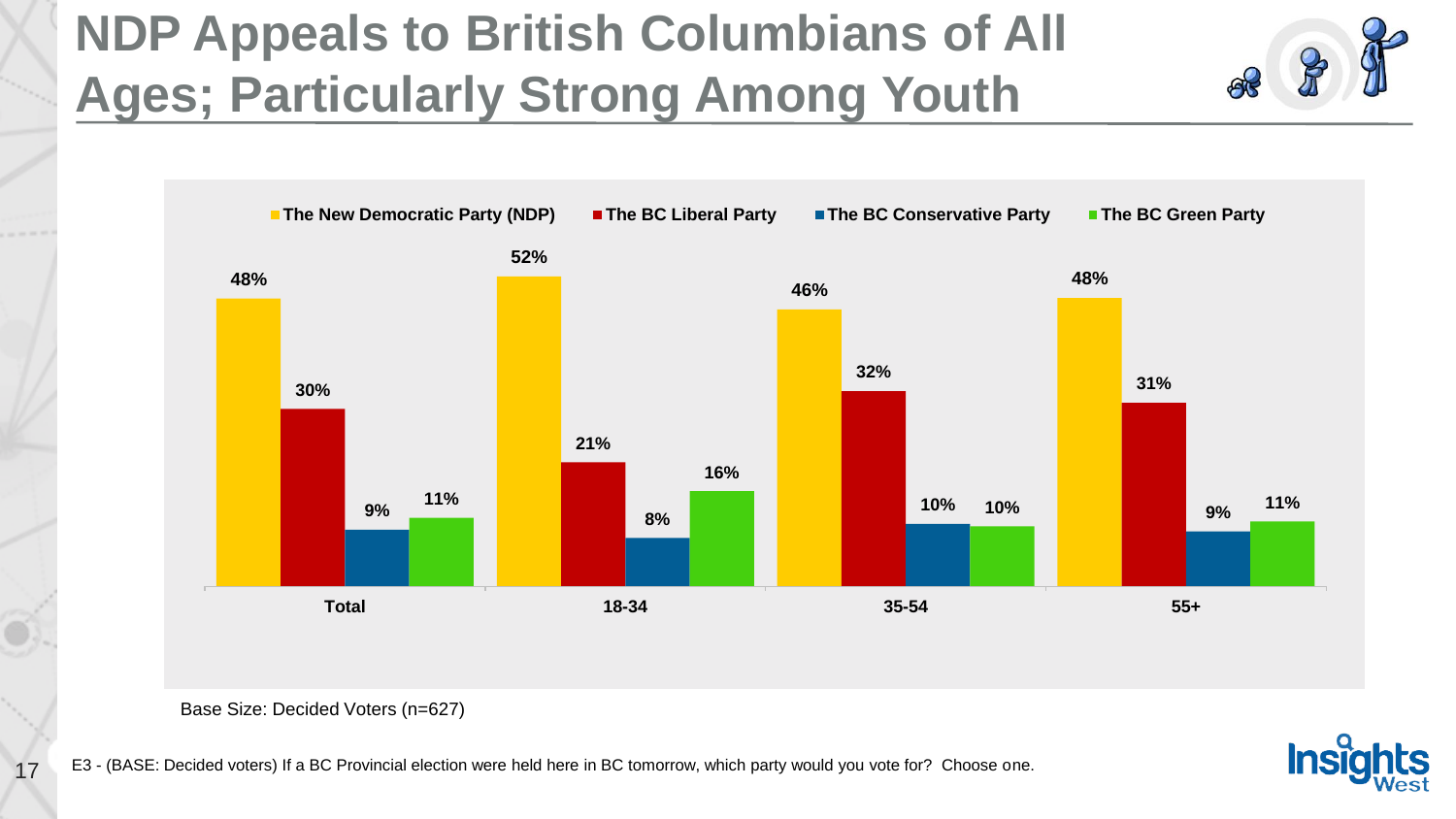#### **NDP Support Strong Among Rich/Poor; Liberals Competitive With Middle Income Households**







Base Size: Decided Voters (n=627)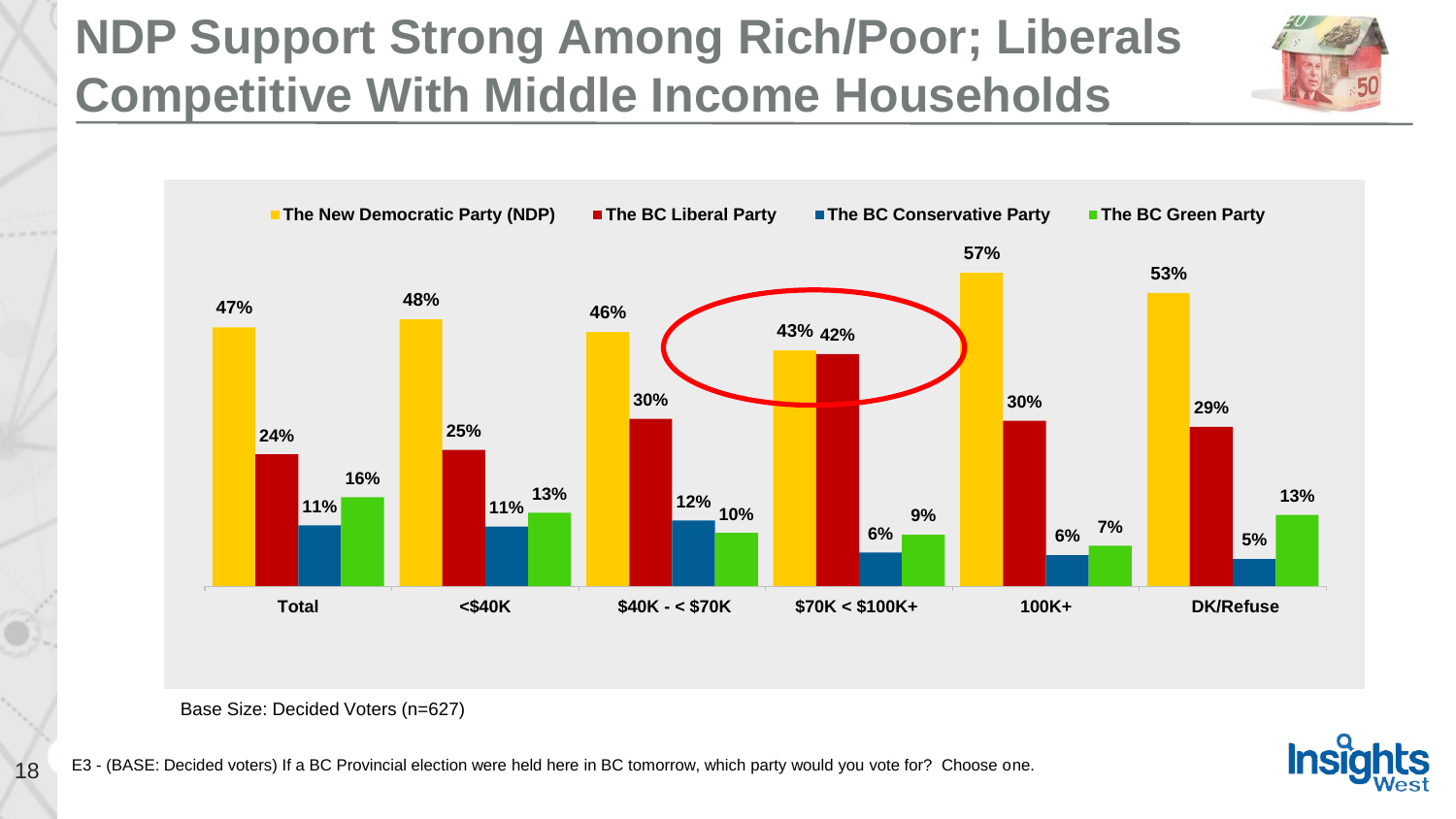

# **Views of Party Leaders**



 $\sigma$ 

đ







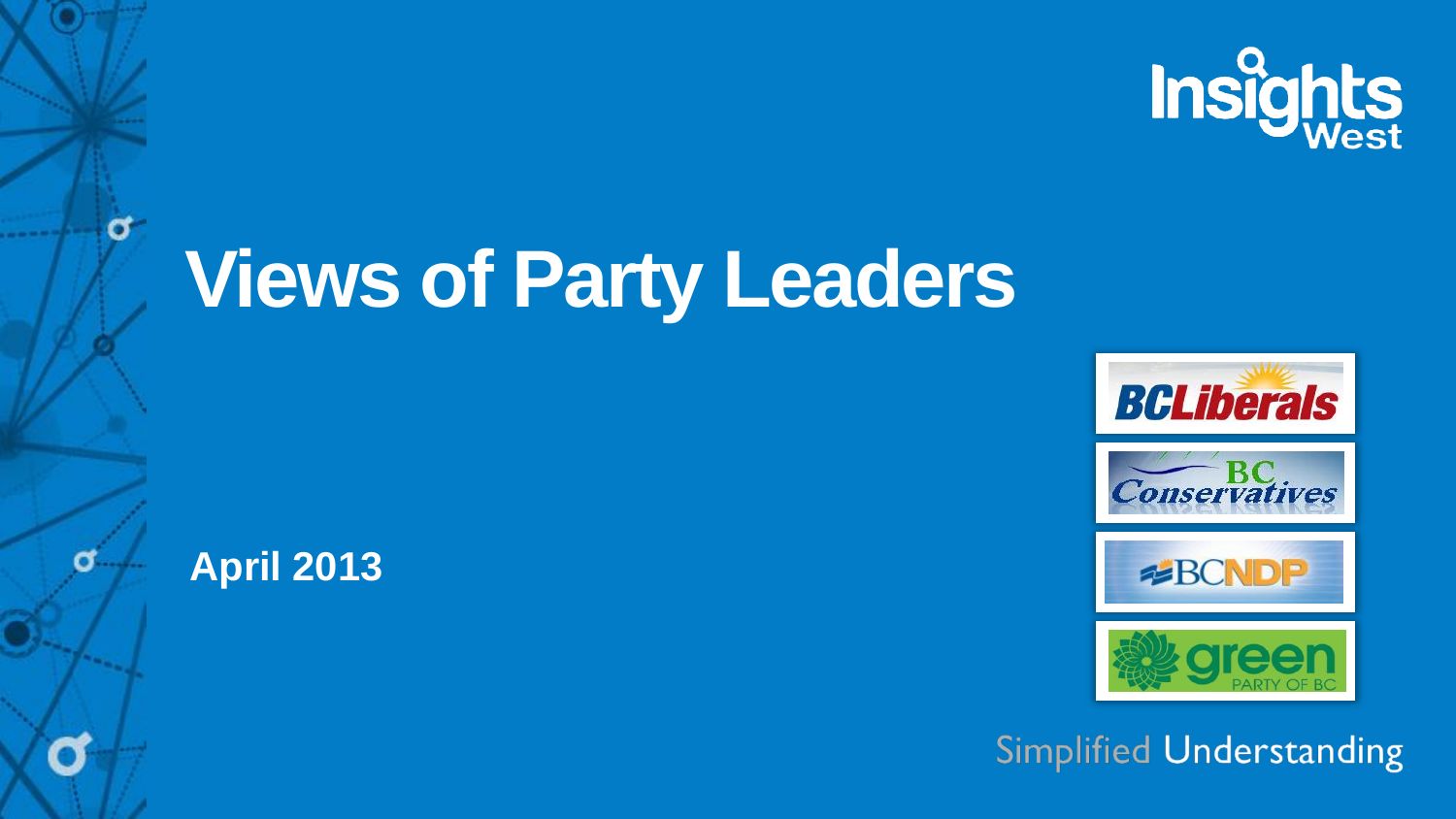#### **Dix On Top, but Many British Columbians Still Have Doubts About NDP Leader; Clark Fares No Better**



Base Size: Total (n=855)

20

E6 - Thinking of each of the following provincial party leaders, would you say you generally approve or disapprove of the way he/she has performed in their job? Choose one for each row.

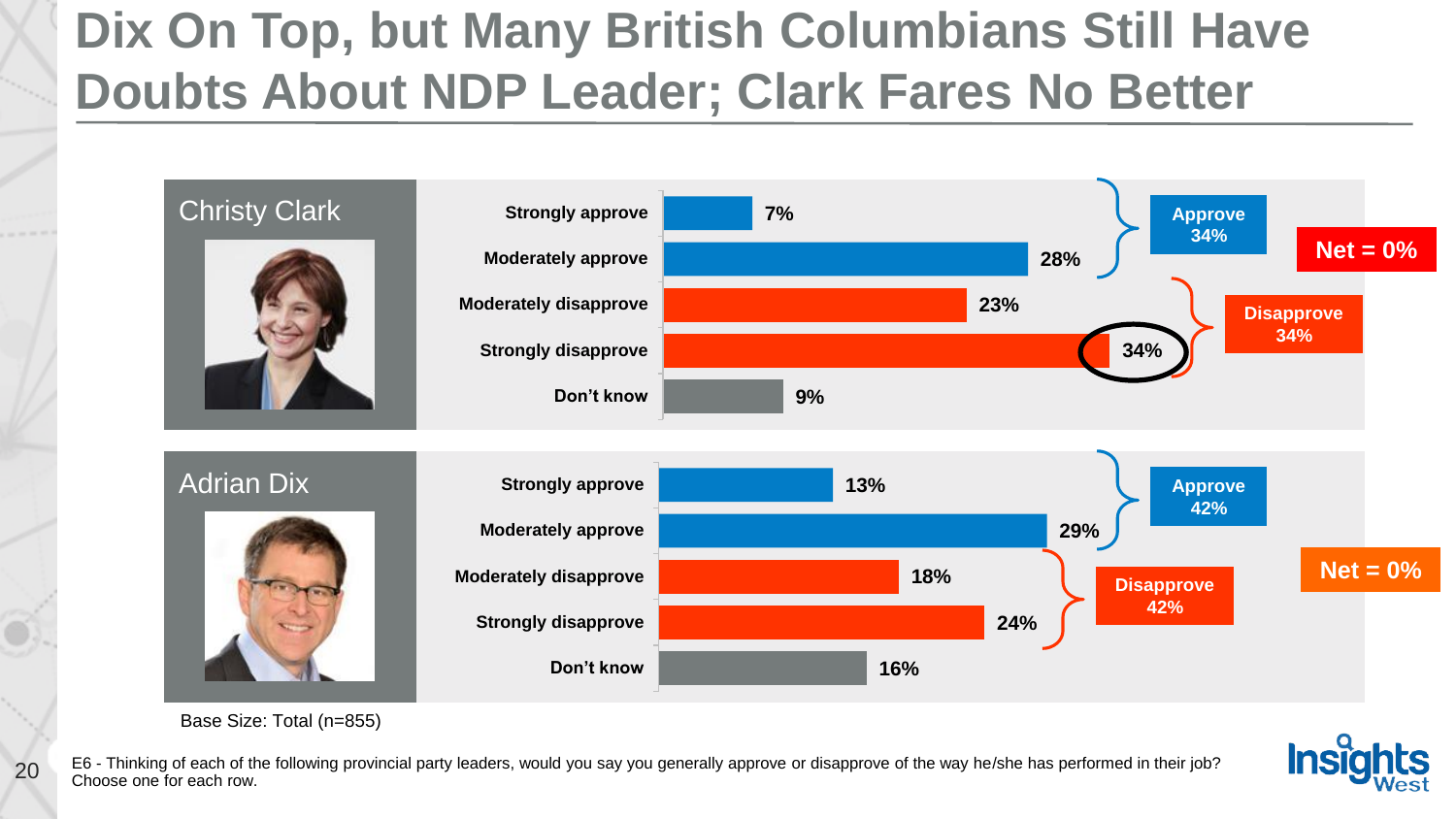#### **Sterk Obtains Positive Results; Cummins Least Liked Leader; Many Still Don't Know Either Leader**



Base Size: Total (n=855)

E6 - Thinking of each of the following provincial party leaders, would you say you generally approve or disapprove of the way he/she has performed in their job? 21 E<sup>6</sup> - I hinking of each of the 21 E<sup>6</sup> - I hinking of each row.

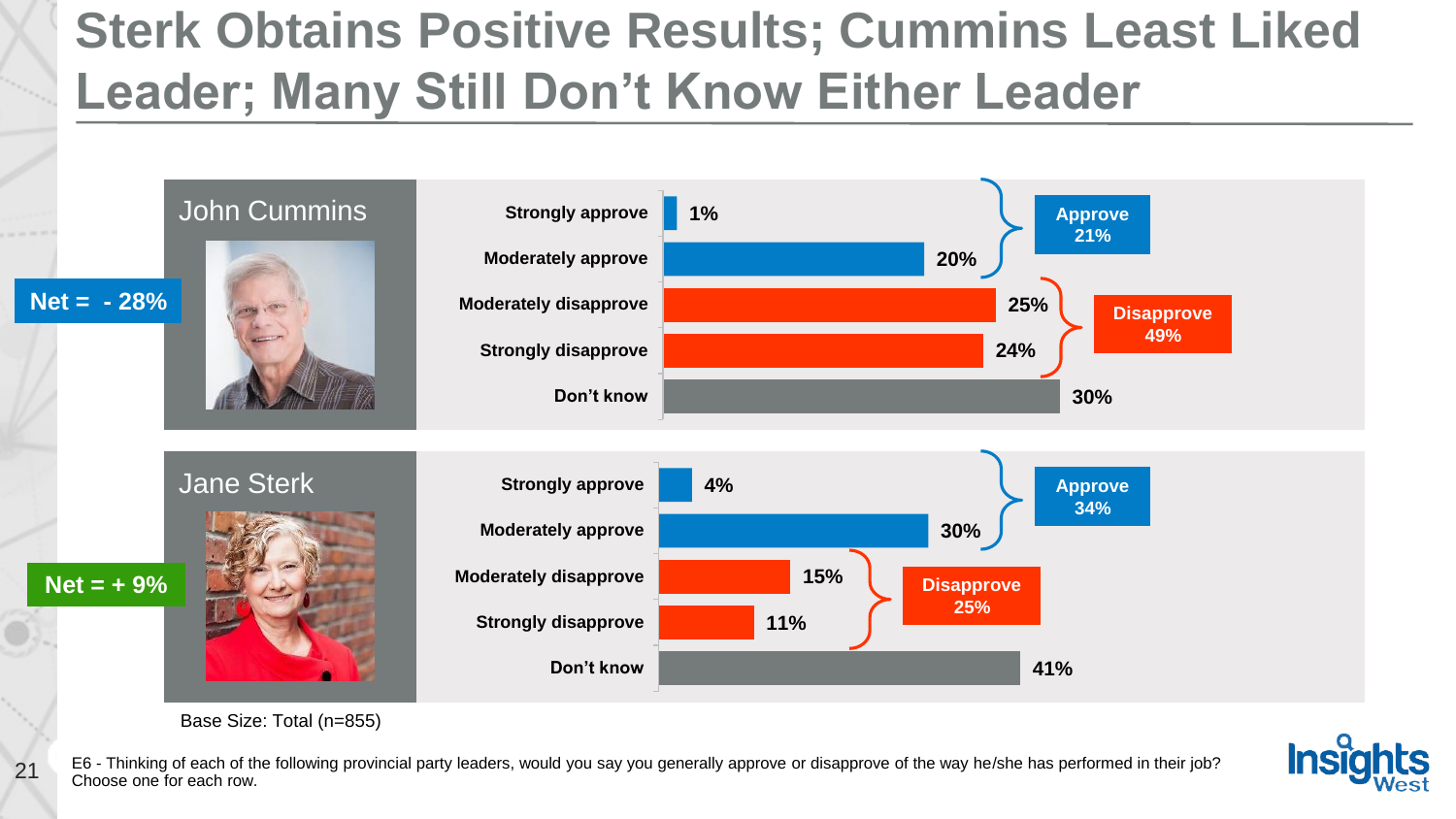

## **Impact of Ethnic Outreach Scandal**



σ

đ



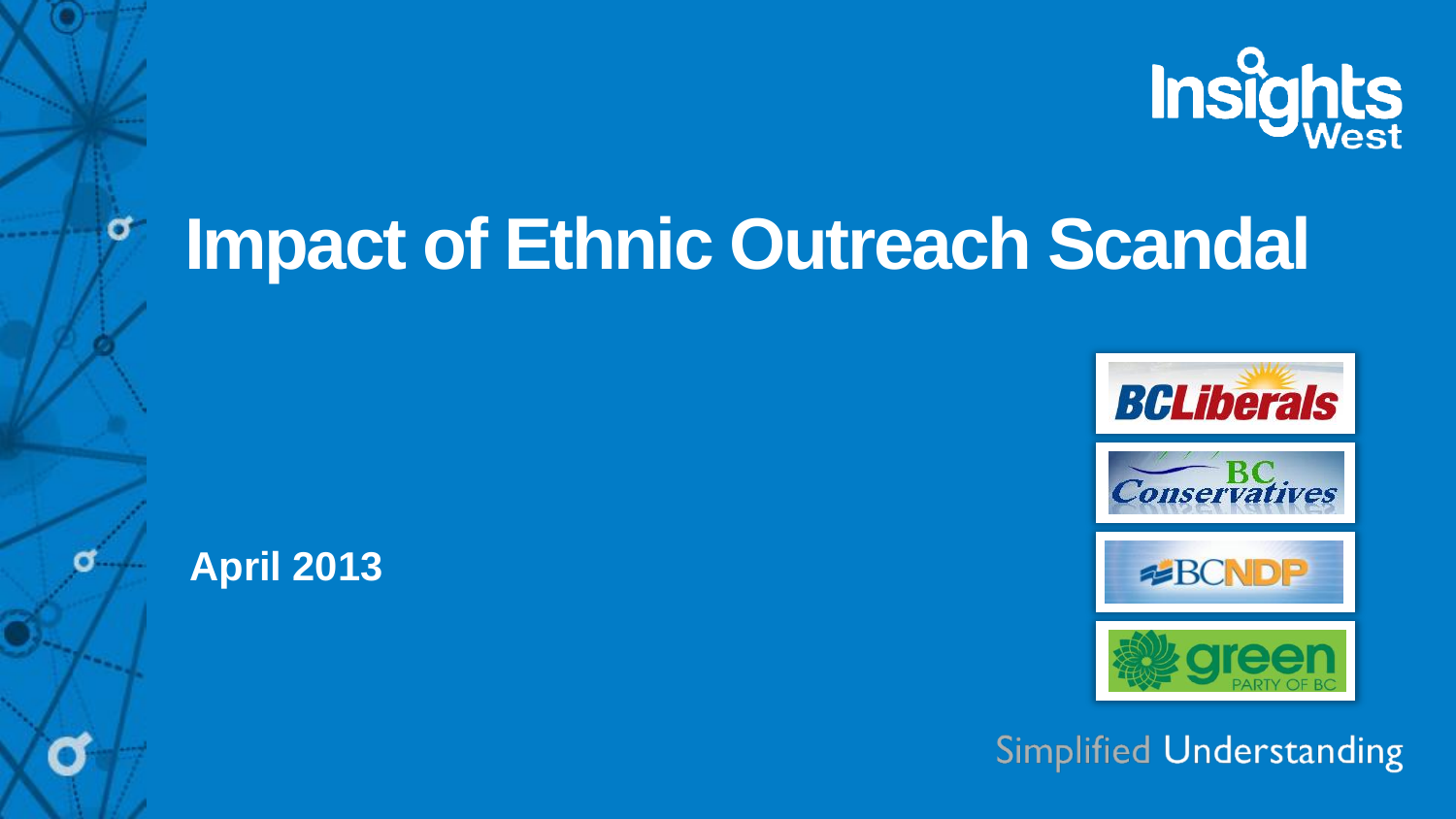#### **British Columbians Very Unimpressed with Clark's Handling of Ethnic Outreach Scandal**





#### Base Size: Total (n=855)

E9 - As you know, there have been some issues reported in the media over the past few weeks about the BC Liberal Party violating the government's code of conduct, with public funds being used for political purposes as part of the Party's strategy to

reach out to ethnic groups in the province. Based on what you know or may have read, seen, or heard, how would you rate the job Premier Christy Clark has done in dealing with this issue? Choose one.

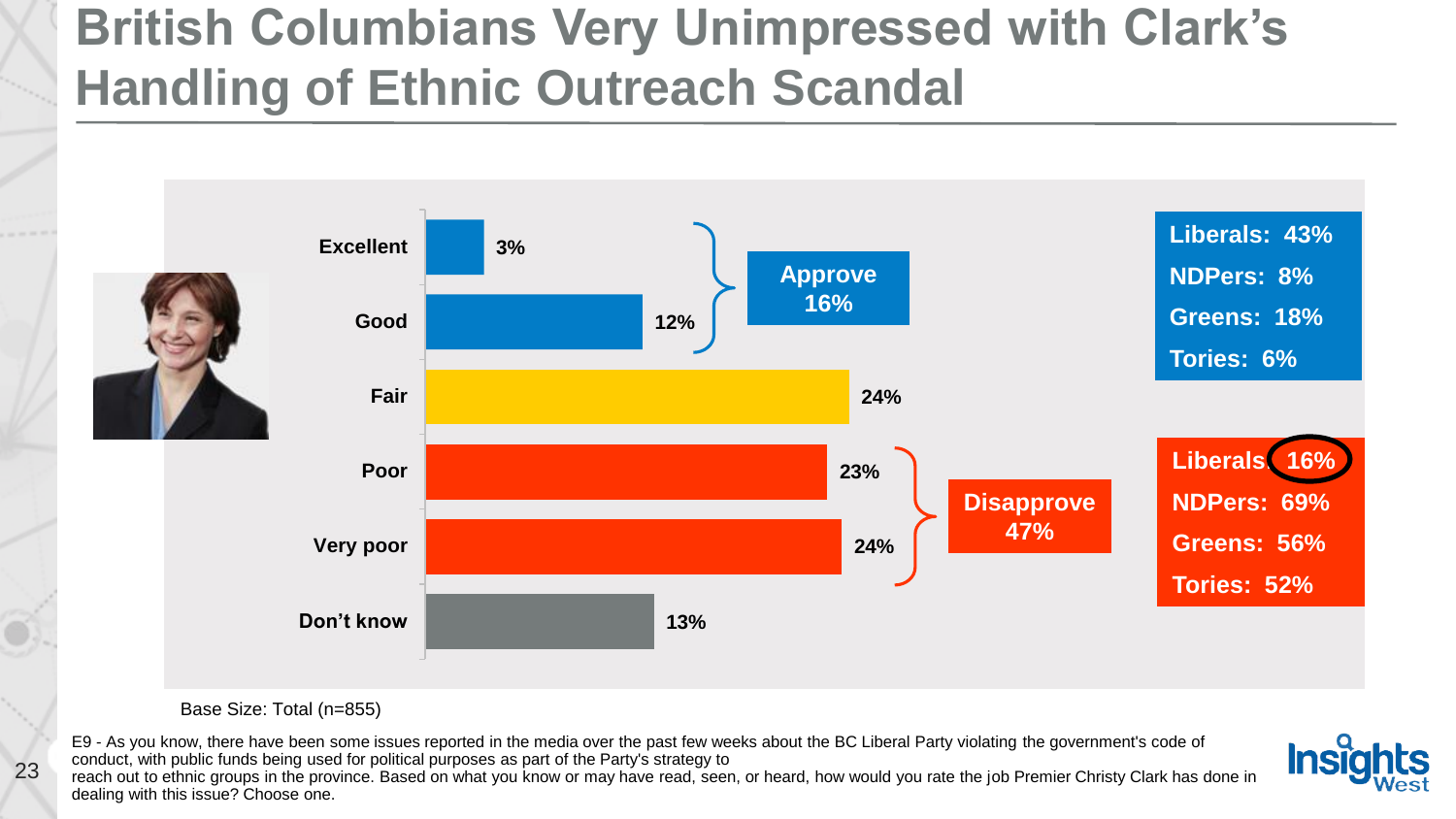#### **Many felt Clark Should Have Resigned Over Liberal's Handling of Ethnic Outreach Scandal**



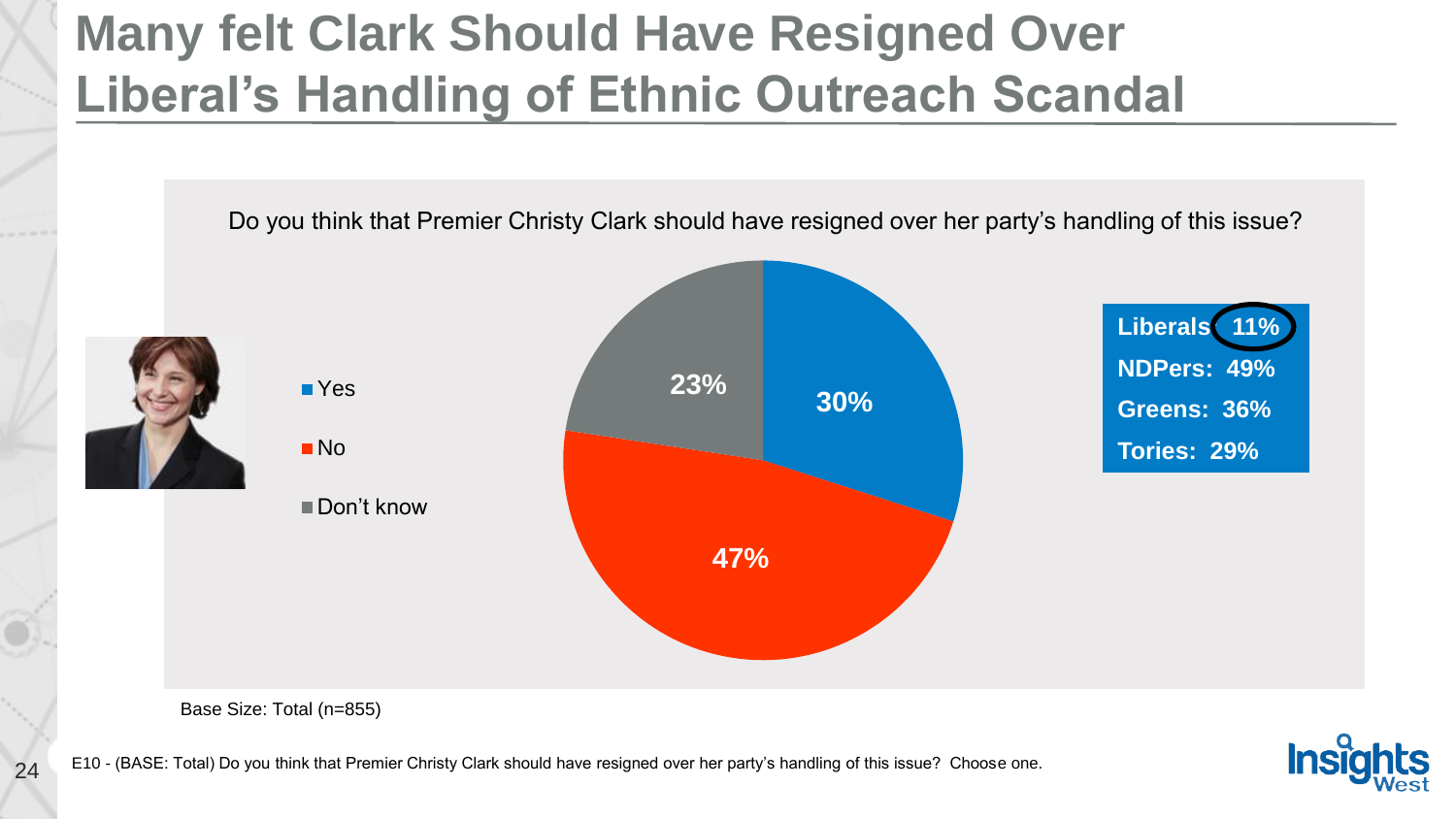#### **Scandal Could Have Impact on British Columbians' Intentions to Vote Liberal**





25

E11 - (BASE: Total) Are you now more likely or less likely to vote for the BC Liberal party because of issues related to the party's ethnic outreach strategy and the way it has been handled, or has this not changed your intentions one way or the other? Choose one.

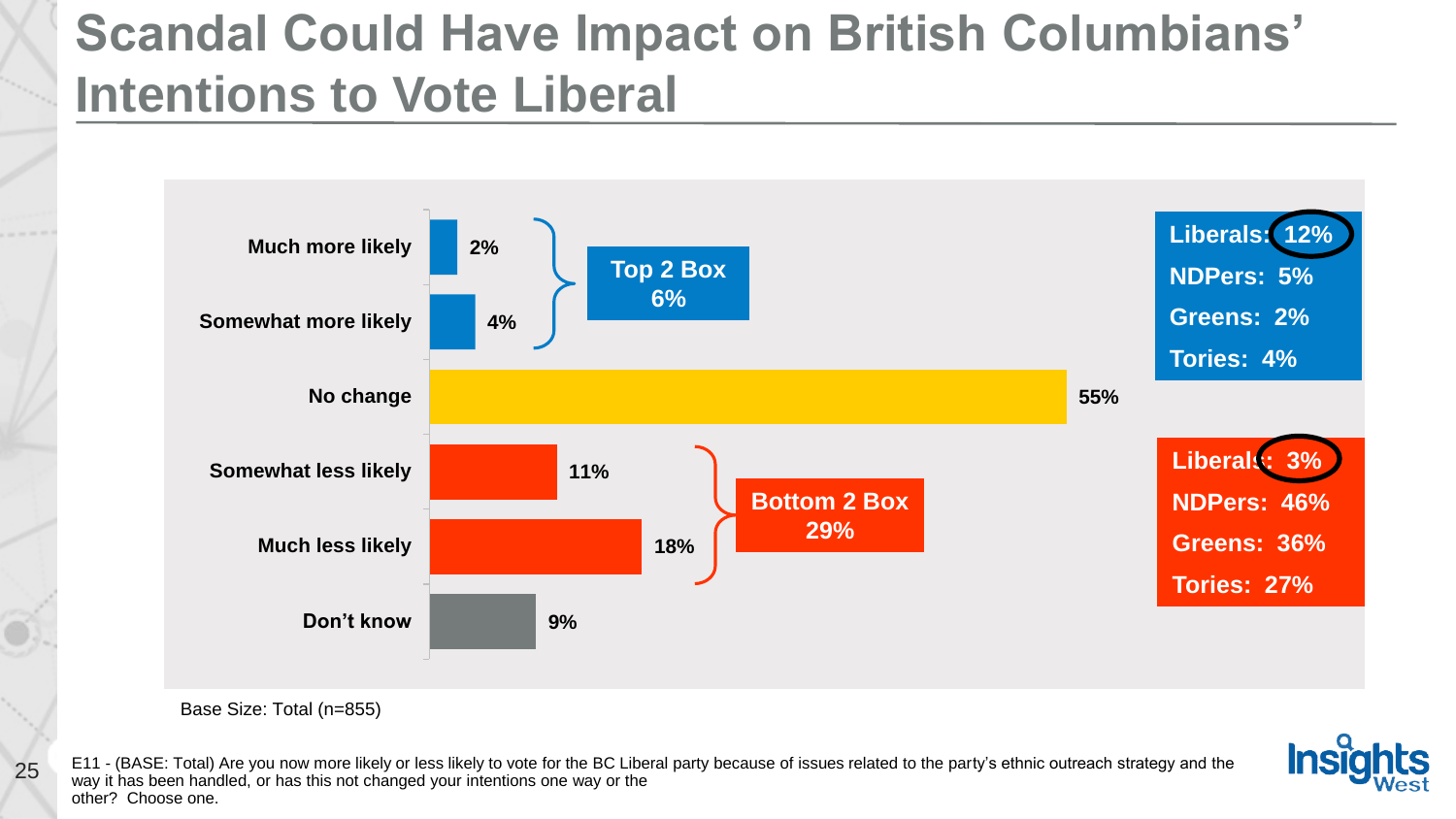

## **Expectations of NDP in Government Will Things Change?**



 $\sigma$ 

σ

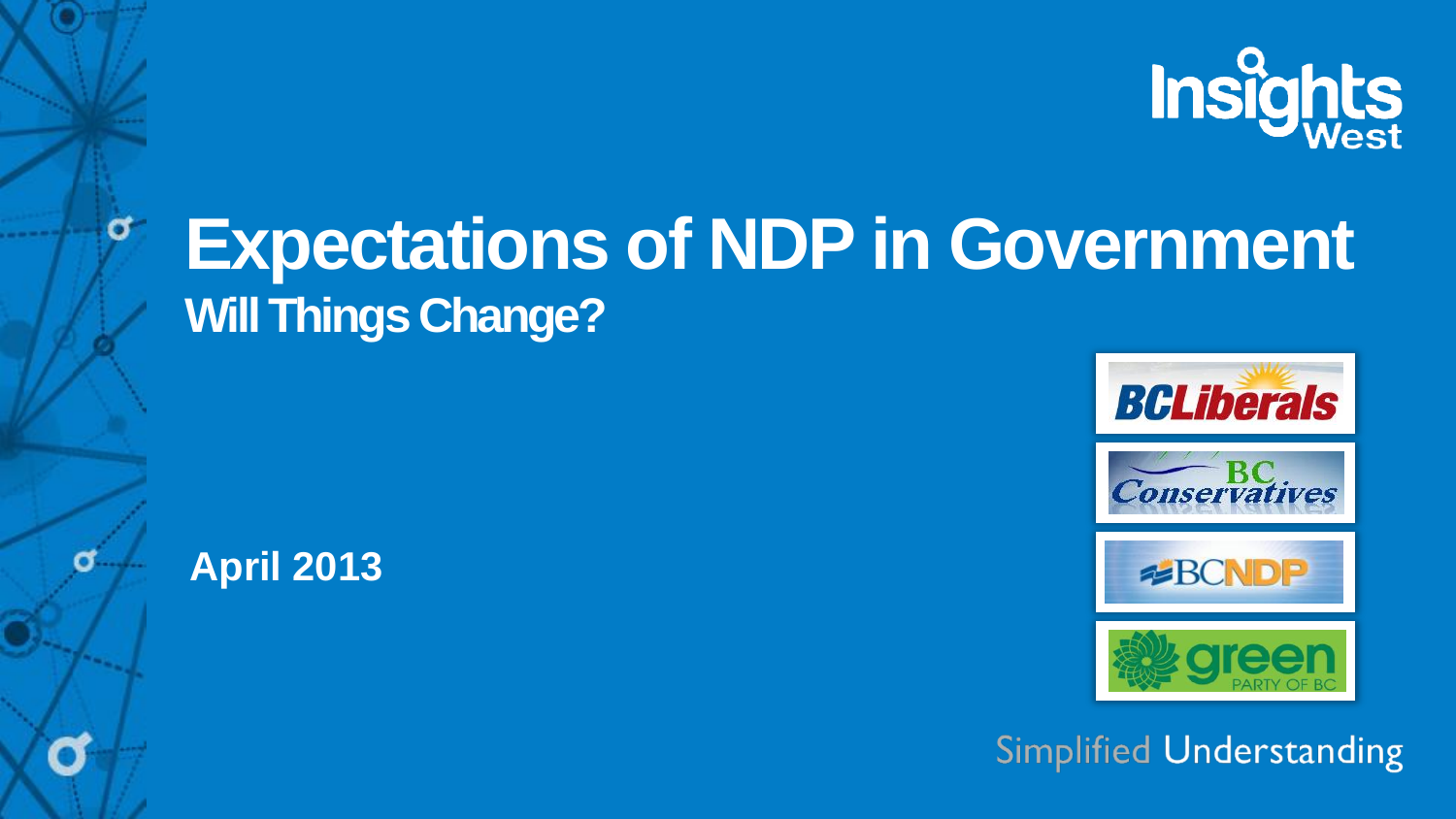#### **Most Are Optimistic NDP Will Do Better Job Governing BC Than Liberals; BUT Many Not So Sure**



Base Size: Total (n=855)

27

E7 - Generally speaking, if the NDP were to win the next provincial election, do you think they would do a better job or a worse job governing the province than the BC Liberal Party has done recently, or would the NDP be about the same as the Liberals?

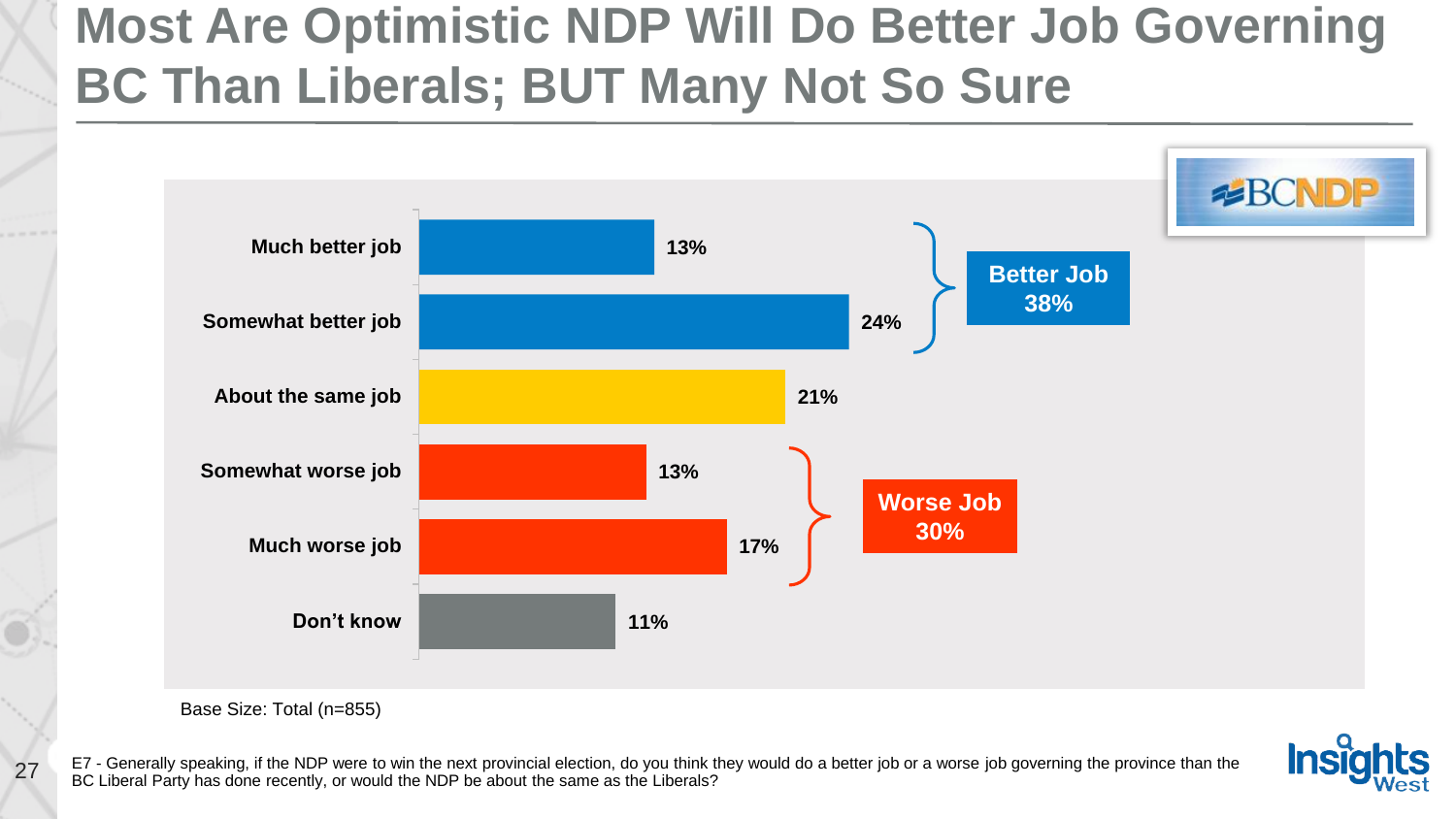

#### **Who's Better Off Under NDP Government?**



28

\*Numbers may not total due to rounding.

E8 - Do you think each of the following groups in British Columbia would be better off or worse off if the NDP were to form the government after the May 14th election, or do you think they'd be in about the same situation as under the Liberals? Choose one for each row.

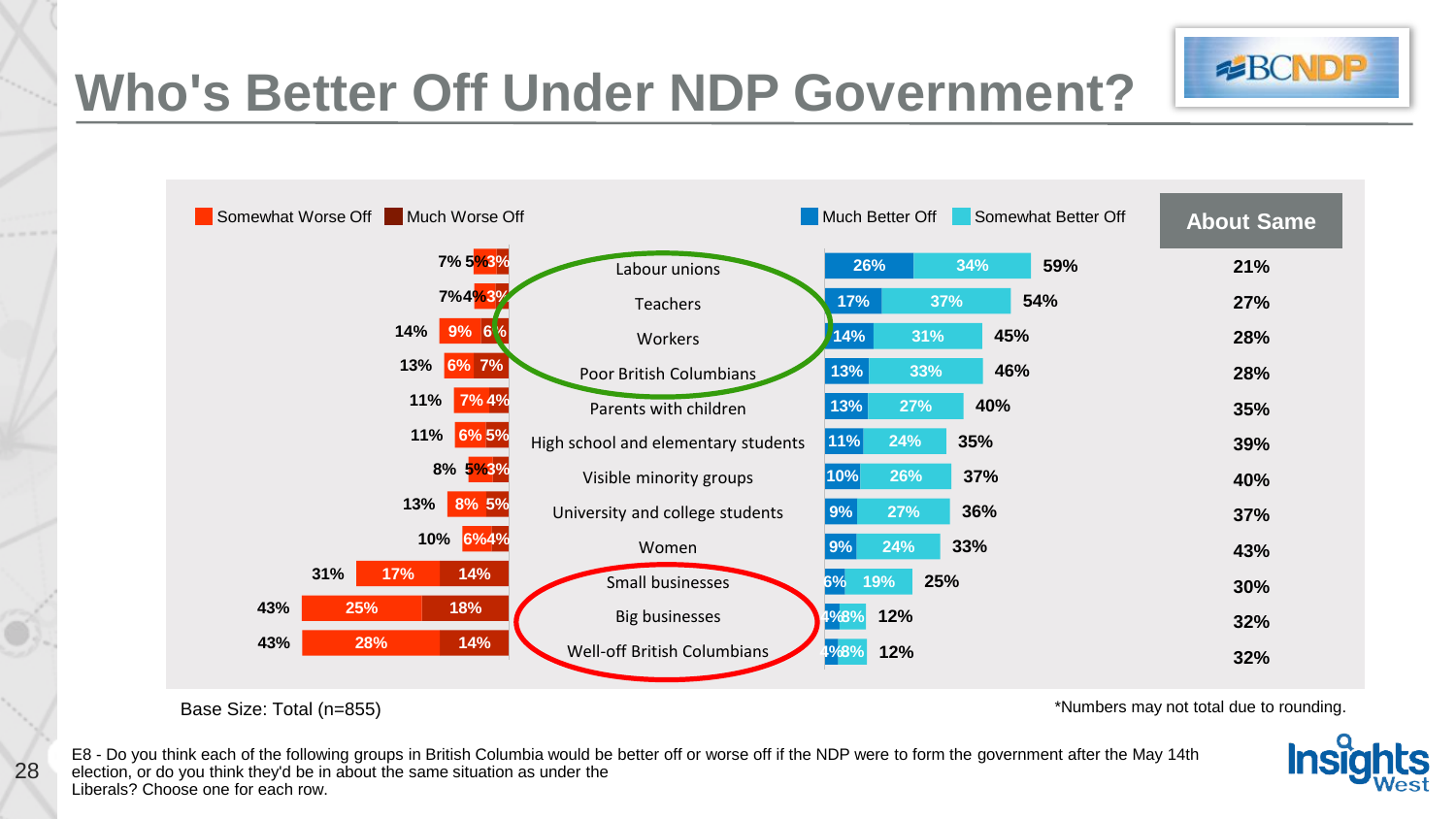

## **Post-Secondary Education Issues**



σ

đ



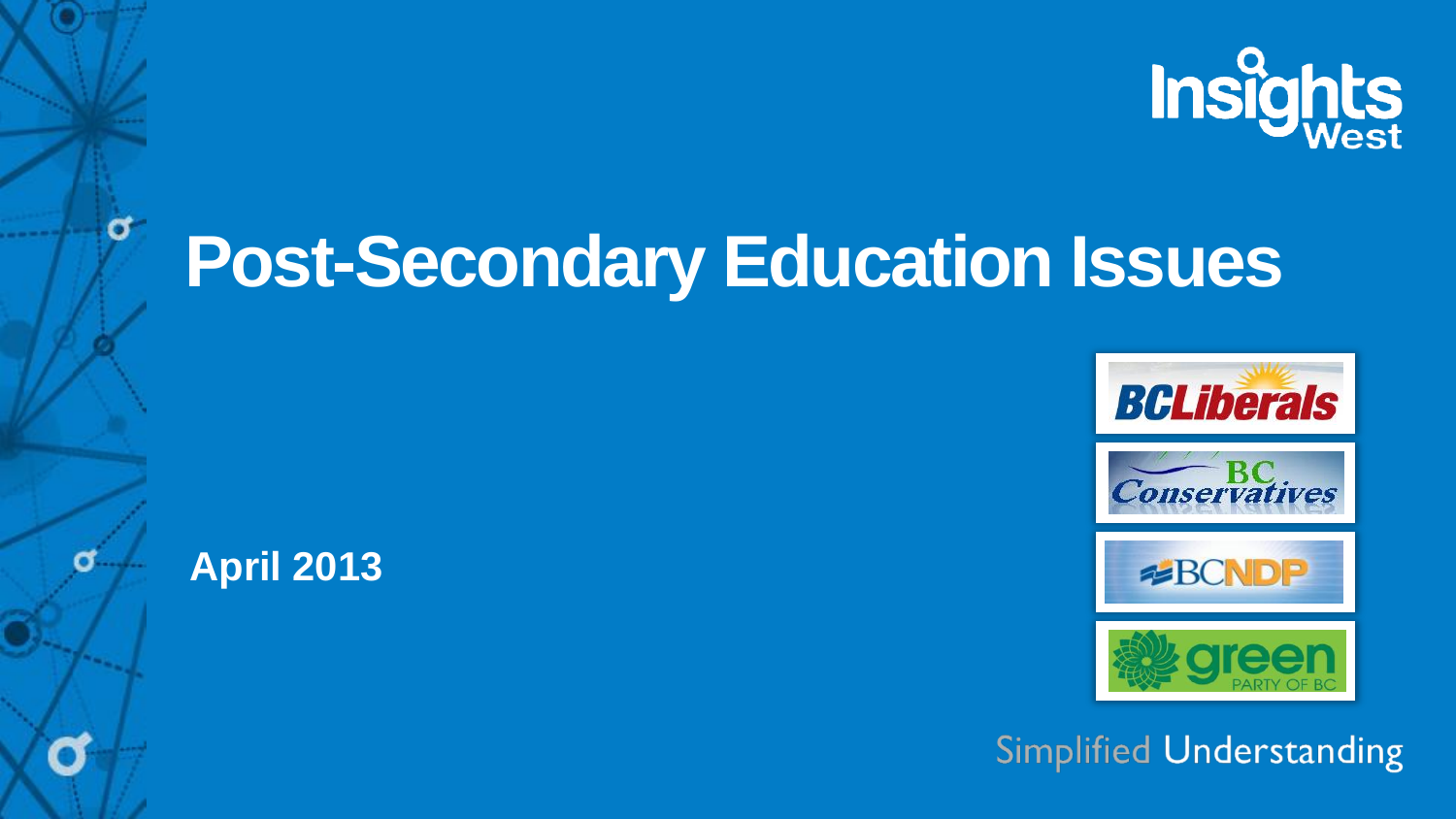#### **Tuition on Most British Columbians' Minds, But Job/Skills Mismatch a Concern for 3-in-10**



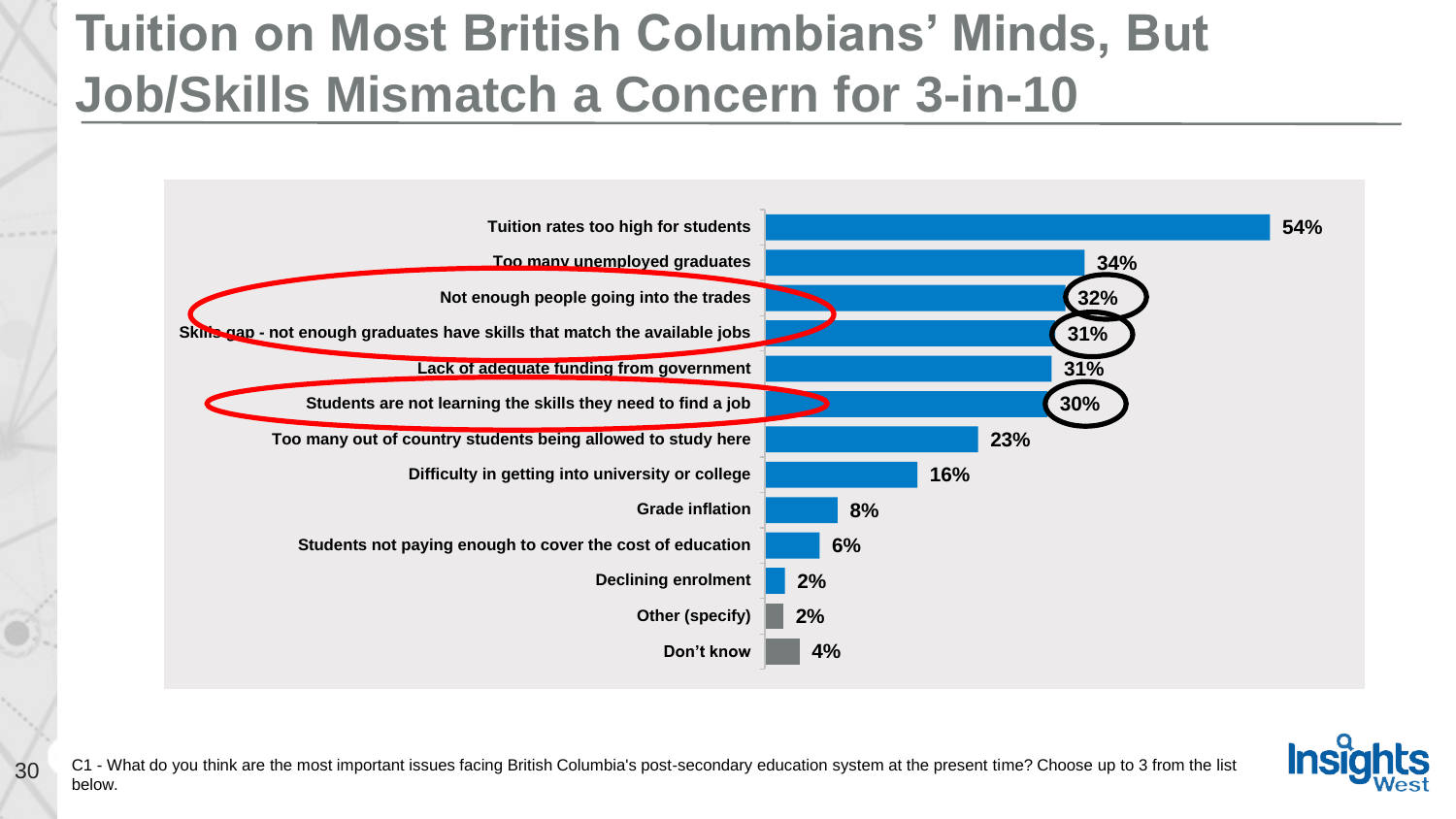

## **Final Comments**



 $\sigma$ 

σ



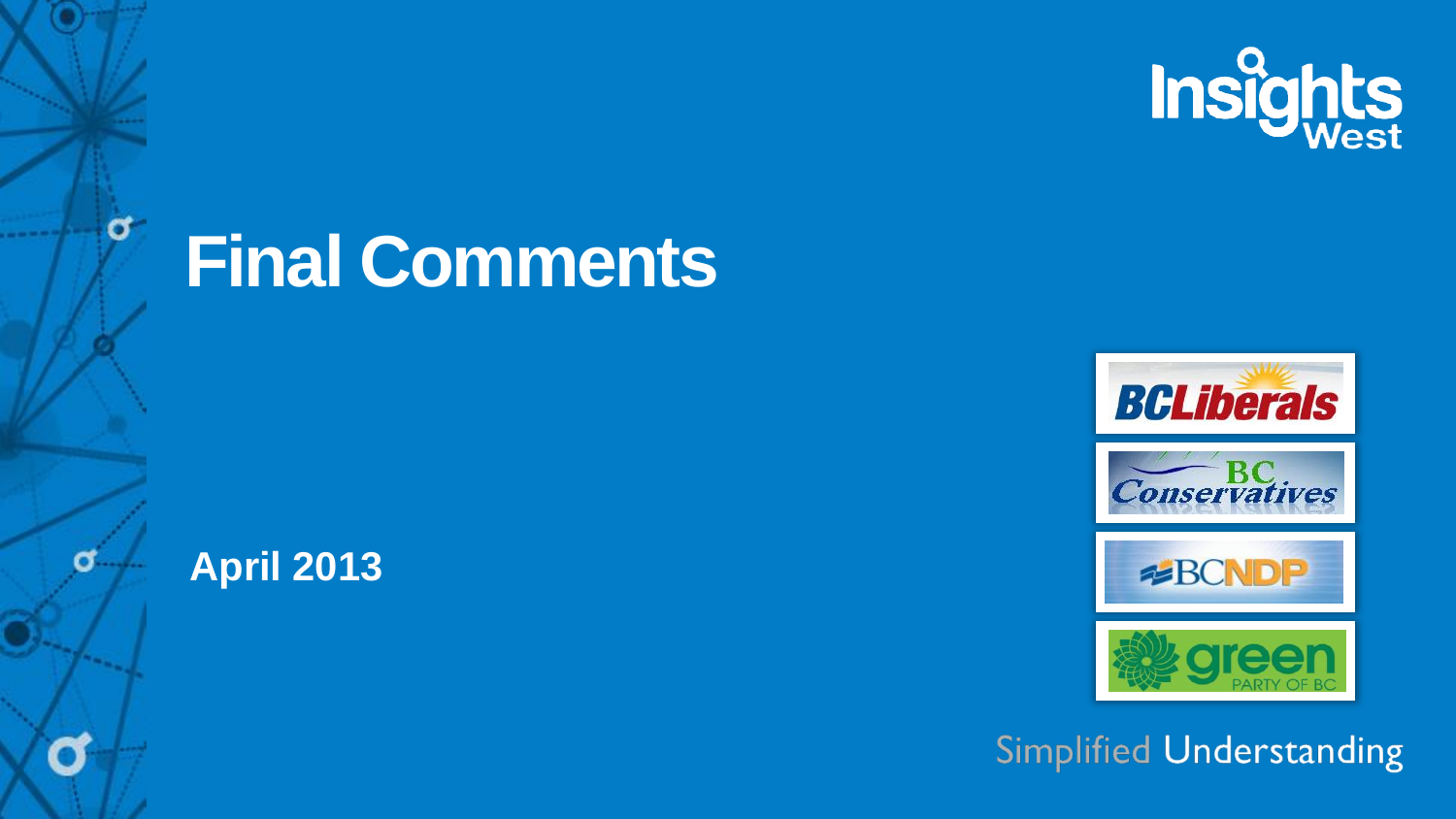## **Final Comments**

#### **1. NDP Should Be Well Ahead**

- **Public mood is time for a change**
- **Clark-led Liberals have not been able to define themselves**
- **Christy Clark's leadership stark contrast to Gordon Campbell**
- **Trust has become an issue (budget, ethnic scandal, etc.)**

#### **2. NDP "Play it Safe" Strategy Should Pay Electoral Dividends**

- **Opposition parties don't win elections, Governments lose them**
- **Adrian Dix is positioning the party comfortably in the middle, to counter "scary scenarios" being painted by Liberals**
- **Policy initiatives being put out carefully**
- **NDP has significant on-the-ground organizational strength**